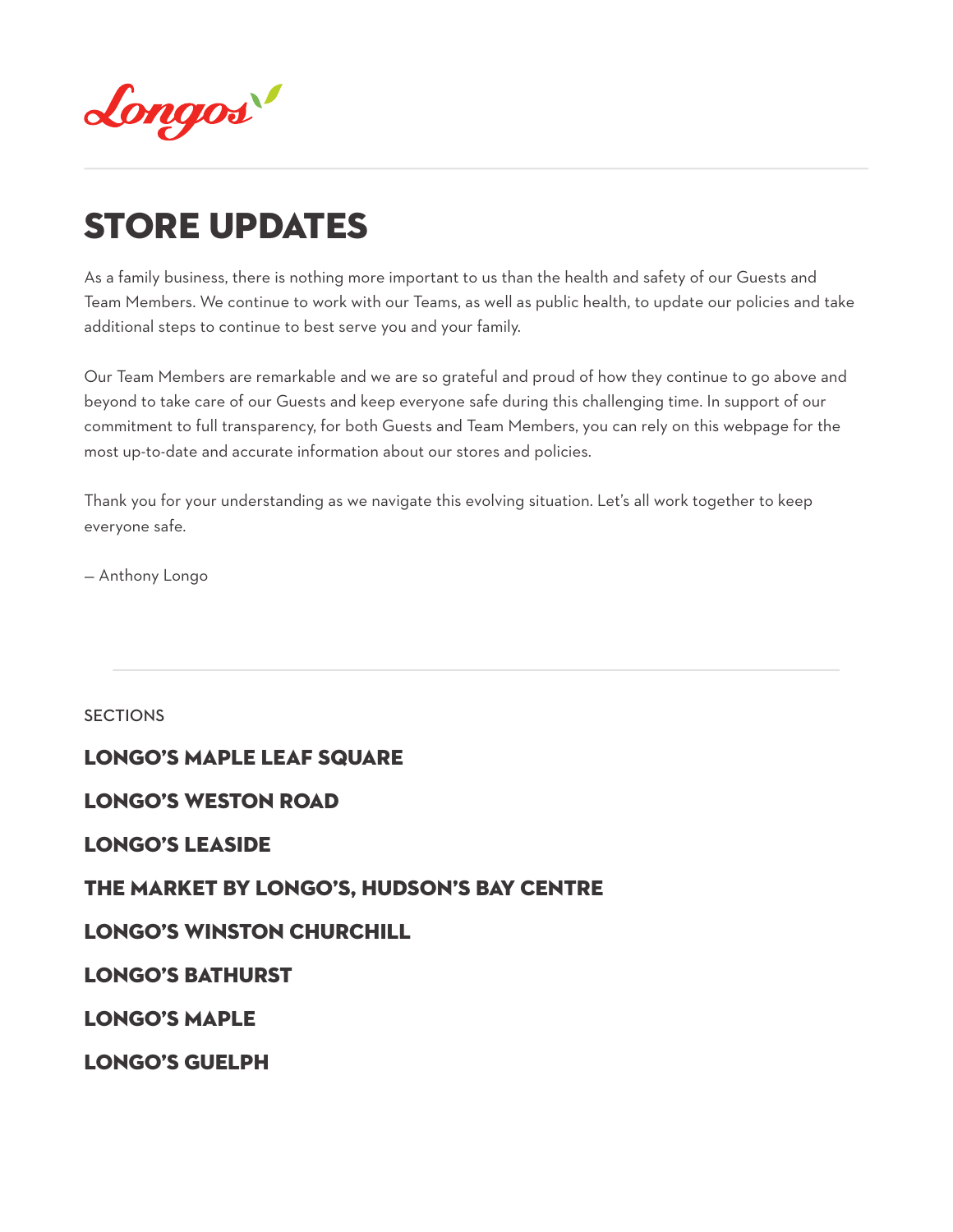<span id="page-1-0"></span>

### Update **April 23, 2020**

Our Weston store is re-opening on Friday, April 24th, restocked and ready to serve you!

As a family business sharing this community with you, there is nothing more important to us than the wellbeing of our Team Members and Guests. That's why we closed the store for 14 days, and under the guidance of Public Health completed a full deep clean and disinfection. We also had all Team Members stay home and self-monitor their health during this time while being fully paid. All Team Members returning to work have been screened in advance to ensure they are coming to work free of any symptoms. Additional signs and procedures have been implemented in-store to support physical distancing, including new plexiglass barriers between checkouts, and in our deli, bakery and bread kiosk areas. These measures allow us to reopen with full confidence for the safety of our Team Members and Guests.

As well, you'll notice additional heightened safety measures we've made in our Weston Road, Rutherford and Maple stores in light of what's been happening in our community. Starting Friday, April 24th, all Team Members, Guests and Suppliers will complete a wellness screening including a contactless temperature check before entering the store and will need to wear face coverings while in the store. We understand that these are significant changes to your shopping experience and we thank you for your support and patience.

Let's work together to keep everyone safe. We look forward to seeing you soon.

Sincerely,

Anthony Longo

### Update **April 20, 2020**

As part of our continued commitment to transparency, we are updating the community about our Team Members from our Weston Road store. We have learned that three additional Team Members have tested positive for COVID-19. These Team Members last shifts were on March 20th, April 7th and April 9th, all both prior to the 14-day closure announced on April 10th. We remain in contact with these Team Members and wish them a full recovery.

We made the decision to close the Weston store for 14 days to be absolute and comprehensive in our commitment to the health and safety of our Team Members and Guests. As a reminder, all Team Members who have worked in the store since March 28th have been directed to stay at home and self-monitor their health for 14 days. These Team Members will be paid in full during this time.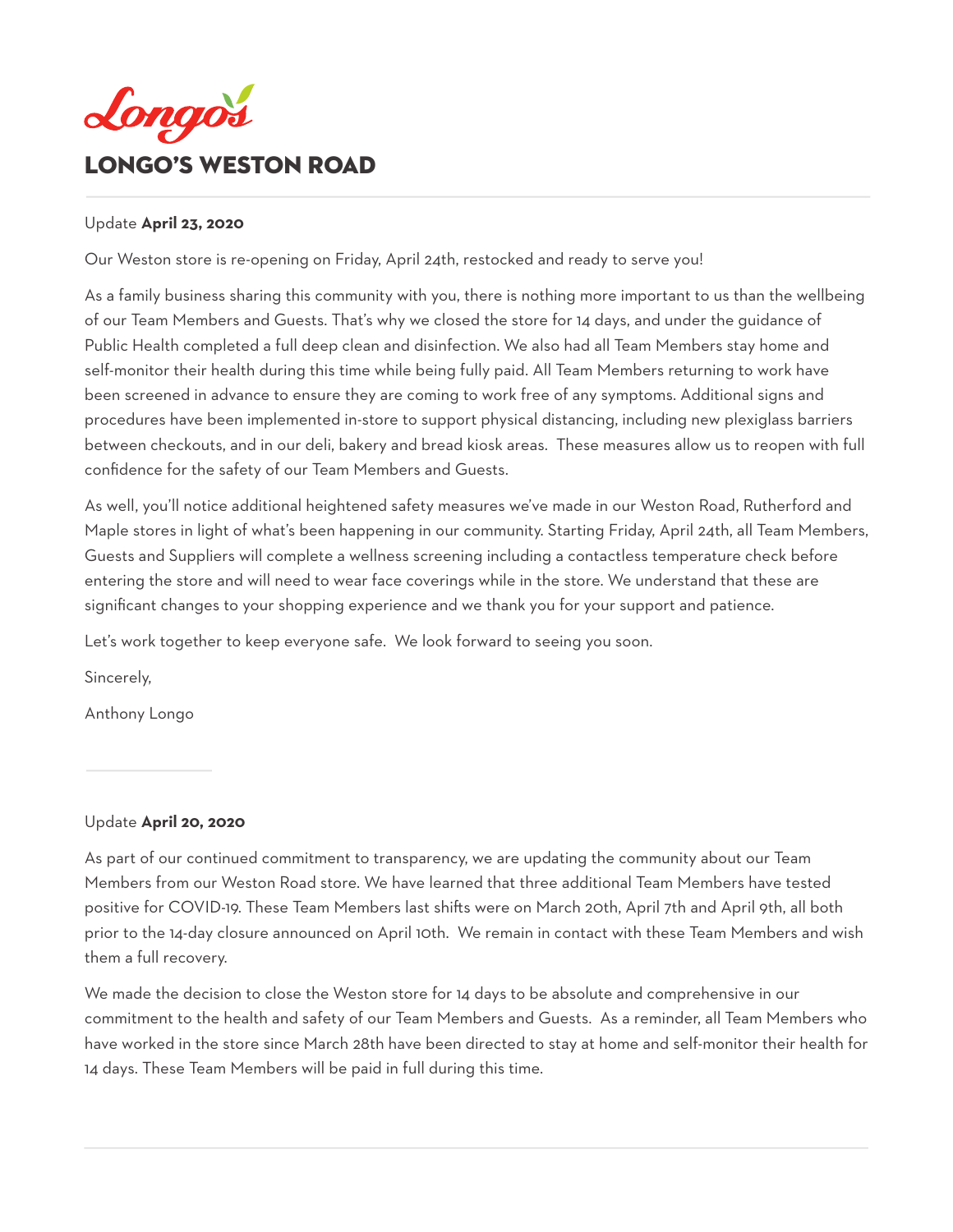

We look forward to reopening the Weston store with full confidence on Friday, April 24th. Thank you for your continued support.

Sincerely,

Anthony Longo

### Update **April 10, 2020**

We have since learned that the Team Member has tested positive for COVID-19. Having instructed the affected Team Member to remain at home under self-isolation, we are certain that they have not been in the store since the full deep cleaning and sanitization we completed on April 7th. Our Team Member remains on leave from work with full pay. We remain in contact with them and wish them a full recovery.

The news of an additional positive Team Member in combination with other cases in the neighbourhood, have led us to take a decisive and robust step to close our Weston Road store for 14 days, reopening on Friday, April 24th. We are doing so out of deep respect for the health and safety of both our Team Member and Guest community. As a family business sharing this community with you, there is nothing more important to us than the wellbeing of our Team Members and Guests. We are taking the additional step of asking our Team Members who have worked in the store since March 28th to stay at home and self-monitor their health for the next 14 days. These Team Members will be paid in full during this time. We are taking this approach to be as comprehensive as possible to help limit further community spread within the area and to enable us to reopen with full confidence for the safety of our Team Members and Guests.

This was not an easy decision as we know that you depend on us for access to food and essentials for your family. As we have all found, these are unprecedented and unpredictable times, yet we believe this decision is in the best interest of our Team Members, Guests and Community. Since the beginning of this crisis, we have made every effort to reduce the risk of COVID-19, and this closure is no different.

We appreciate your patience and encourage you to consider our other nearby store locations for your household needs:

Longo's Maple (Jane & Major MacKenzie) Longo's Rutherford (Rutherford & Clarence) Longo's Bathurst (Bathurst & Rutherford)

We will continue to follow-up with any relevant updates. Local councilors and community officials are also receiving this update and we appreciate their support and concern for all as well.

Sincerely,

Anthony Longo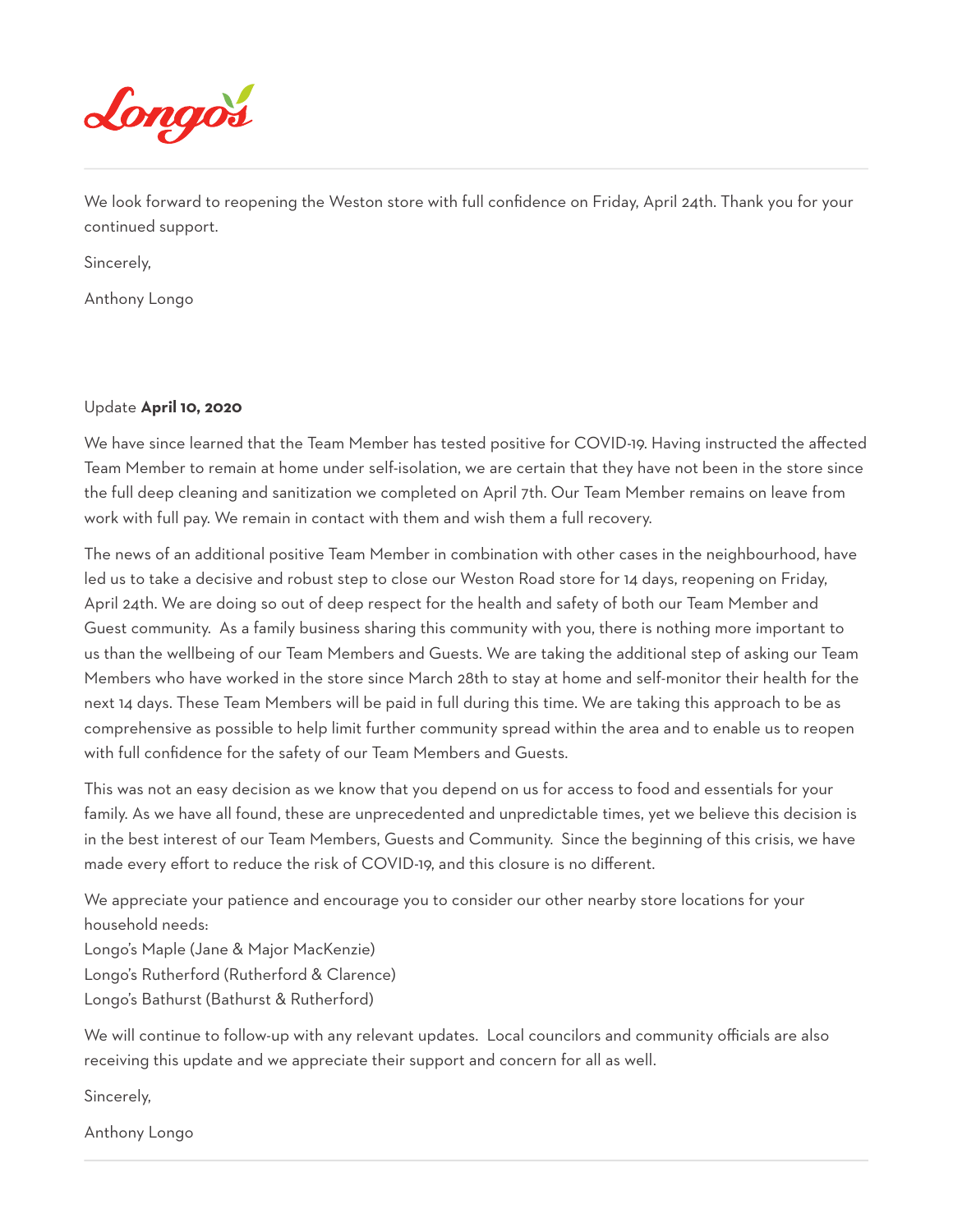

# For more about our response to COVID-19, we've answered your most Frequently Asked Questions below:

### **When was the Weston Road Team Member's last shift?**

The Team Member's last shift was April 5th.

Our stores and Team Members have been operating under heightened preventative measures and in accordance with recommendations from public health to protect against the spread of COVID-19. Public health officials continue to assure us that the risk of grocery shopping remains low. If you are concerned about your health, please contact your family doctor or visit the Ontario Ministry of Health's novel-coronavirus website at https://www.ontario.ca/page/2019-novel-coronavirus for more information.

### **What about Team Members that may have been in contact with them?**

All Team Members that have been in close contact with the Team Member who tested positive for COVID-19 have been asked to stay at home and self-monitor until they receive further direction from Public Health. We are also taking the additional step of asking all Team Members who have worked in the store since March 28th to stay at home and self-monitor their health for the next 14 days. All Team Members will be paid in full during this time. We are taking this approach to be as comprehensive as possible to help limit further community spread within the area and to enable us to reopen with full confidence for the safety of our Team Members and Guests.

### **Do I need to self-isolate if I shopped there between March 23 and April 6?**

Public Health officials assure us that the risk of grocery shopping remains low and we continue to partner with them to do everything possible to limit the risk to Team Members and Guests. If you are concerned about your health, please contact your family doctor or visit the Ontario Ministry of Health's novel-coronavirus website at https://www.ontario.ca/page/2019-novel-coronavirus for more information.

#### **Is the store closed?**

The news of an additional positive Team Member in combination with other cases in the neighbourhood, have led us to take a decisive and robust step to close our Weston Road store for 14 days, reopening on Friday, April 24th. We are doing so out of deep respect for the health and safety of both our Team Member and Guest community. As a family business sharing this community with you, there is nothing more important to us than the wellbeing of our Team Members and Guests. Since the beginning of this crisis, we have made every effort to reduce the risk of COVID-19, and this closure is no different.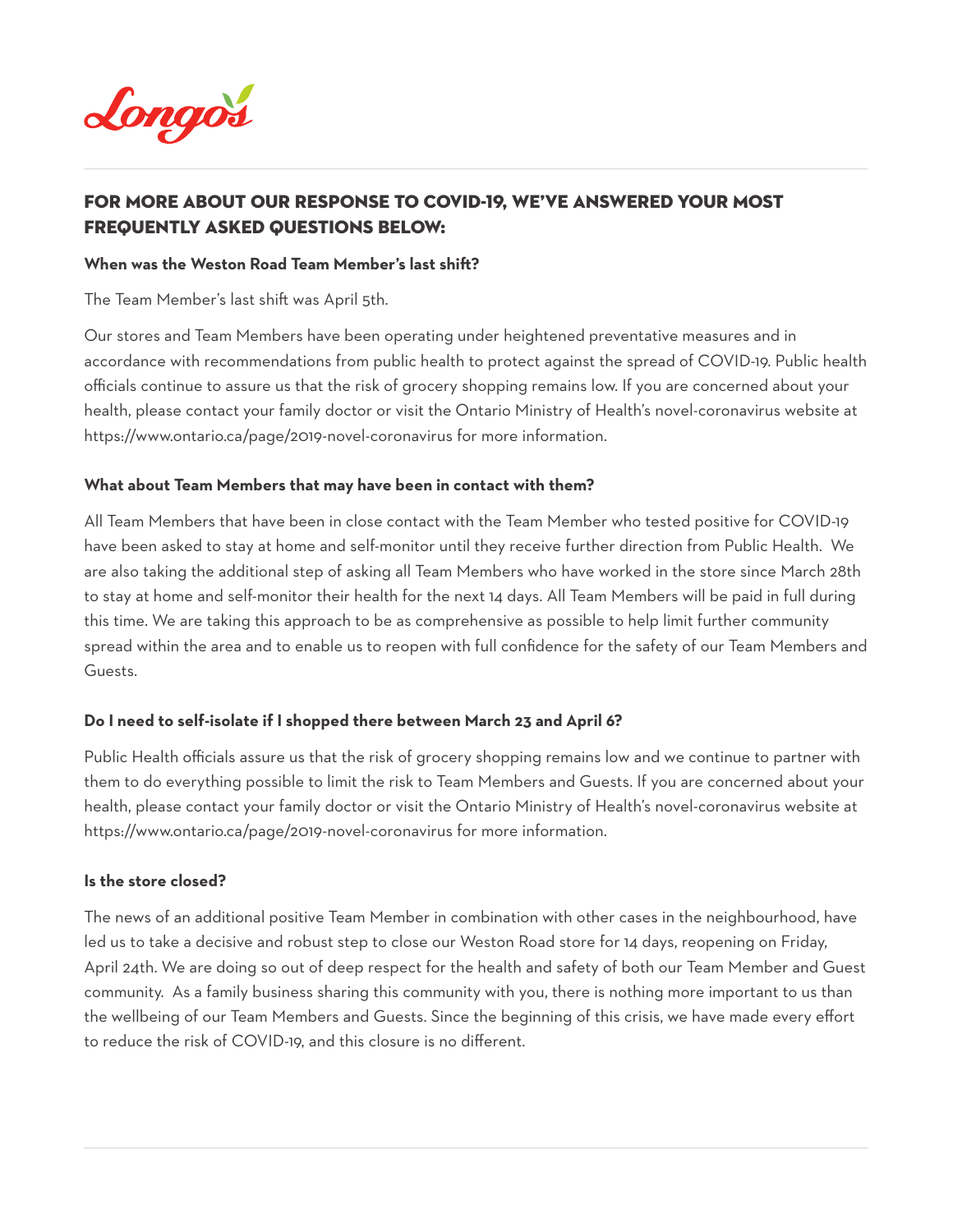

### **Did Public Health ask you to close the store?**

No, Public Health did not ask us to the close the store. As a family business living in this community, there is nothing more important to us than the wellbeing of our Team Members and Guests. We are taking this approach to be as comprehensive as possible to help limit further community spread within the area and to enable us to reopen with full confidence for the safety of our Team Members and Guests.

### **Are you cleaning the store? When will it be safe to reopen?**

We have taken the decisive and robust step to close our Weston Road store for 14 days, reopening on Friday, April 24th. During this time our Weston store will undergo another full deep clean and sanitization. We are taking the additional step of asking our Team Members who have worked in the store since March 28th to stay at home and self-monitor their health for the next 14 days. These Team Members will be paid in full during this time. We are taking this approach to be as comprehensive as possible to help limit further community spread within the area and to enable us to reopen with full confidence for the safety of our Team Members and Guests.

### **What have you done to stop the spread of COVID-19?**

Since the beginning of this crisis, we have made every effort to reduce the risk of COVID-19, and this closure is no different. In addition to our already high sanitation and cleanliness standards, we have instituted many precautionary measures across our business related to COVID-19. These changes include dedicating the first hour of the shopping day for at risk members of the community, reducing store hours, adding distance-based place markers and signage, store Guest traffic procedures, installing plexi-glass shields and suspending all sampling and self-serve open food programs. We have also made plexi-face shields and masks available to our store teams. We will continue to quickly execute any new best practices and learnings as the situation evolves.

There are some variables that are outside of our control, so we are also asking our Guests for their support during these challenging times to help minimize the risk of COVID-19.

Please do not shop in store if you have travelled outside Canada in the past 14 days, have been told for any reason to self-isolate or are not feeling well. Ask a friend or neighbour to pick up groceries for you or visit us online to order for delivery from Grocery Gateway.

We continue to encourage our Guests to support a Community Wellbeing Hour from 7am-8am for more at-risk members of our community to shop with less traffic and increased confidence.

Please shop alone, look with your eyes versus your hands and use contactless payment methods to reduce touching.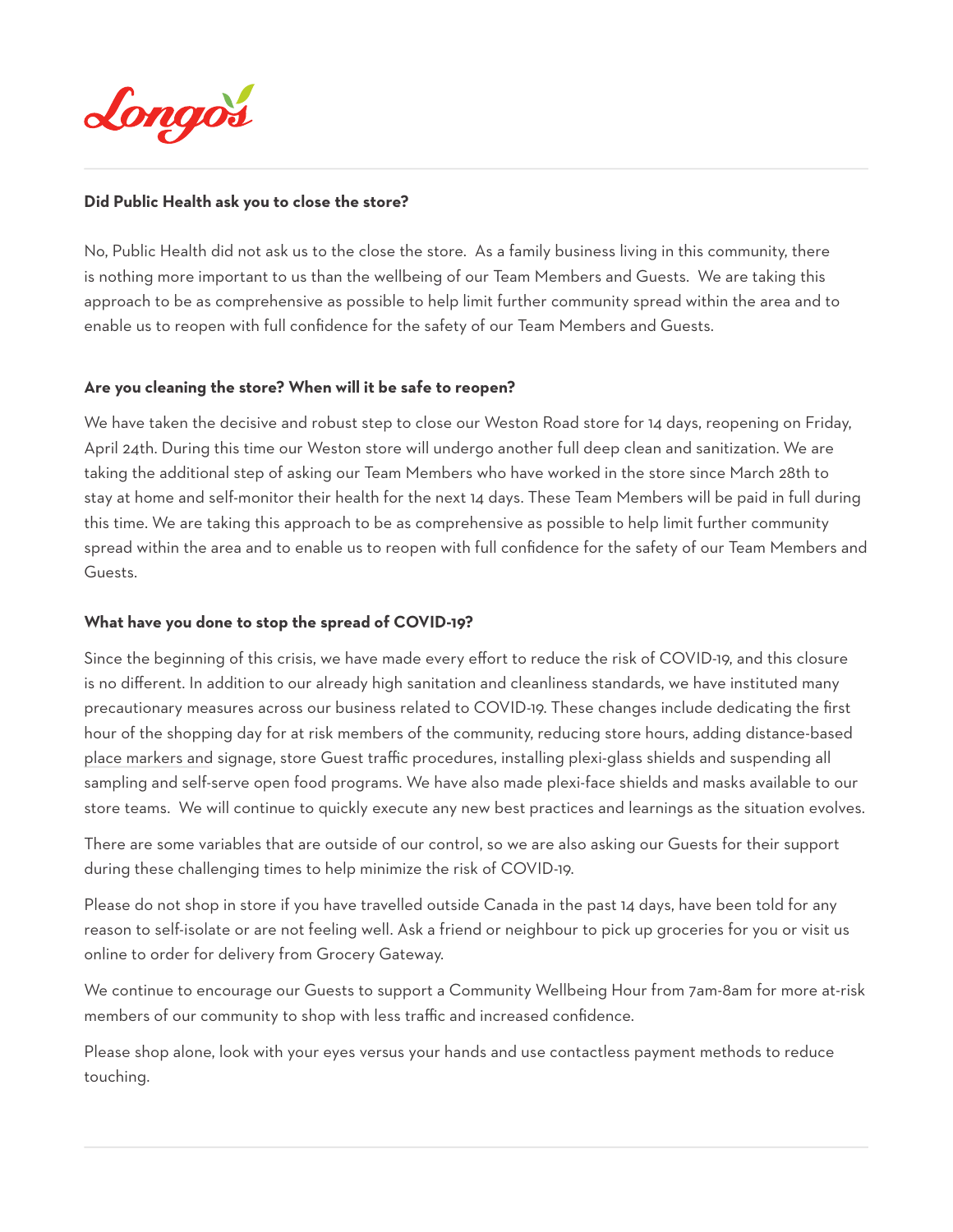

Please stay informed and knowledgeable with all of the World Health Organization recommendations including practicing regular hand washing, cough or sneeze into your elbow, stay home if you are feeling unwell and maintain social distancing.

### **What are you doing to maintain trust with Guests and with Team Members?**

As a family business living in this community, there is nothing more important to us than the wellbeing of our Team Members and Guests. We believe in being transparent about everything that goes on inside our stores because it impacts everyone. And we will take all steps required to protect our team and every Guest who walks through our store and we will communicate about those actions as they are initiated.

Update **April 9, 2020** 

Today we learned that our Team Member has tested positive for COVID-19. This Team Member has not been in the store since the full deep cleaning and sanitization were completed on April 7th and is currently on leave from work with full pay. We are in close communications with our Team Member and wish them a speedy recovery.

All Team Members who had been in close contact with the affected Team Member have been asked to stay at home and self-monitor until they receive further direction from Public Health. These Team Members will also be compensated during this time.

The safety of our Team Members and Guests remains our highest priority and we will continue to work closely with Public Health and follow their guidance to reduce the risk of COVID-19. Let's all work together to keep everyone safe.

Sincerely,

Anthony Longo

#### Update **April 7, 2020**

#### Important Announcement

As a family business, the wellbeing of our Team Members and our Guests is our number one priority. One of our Team Members at our Weston location has been tested for COVID-19. Although we are **still awaiting the test results**, in an abundance of caution, we are treating this case as a presumptive positive. The Team Member's last shift was on April 5th.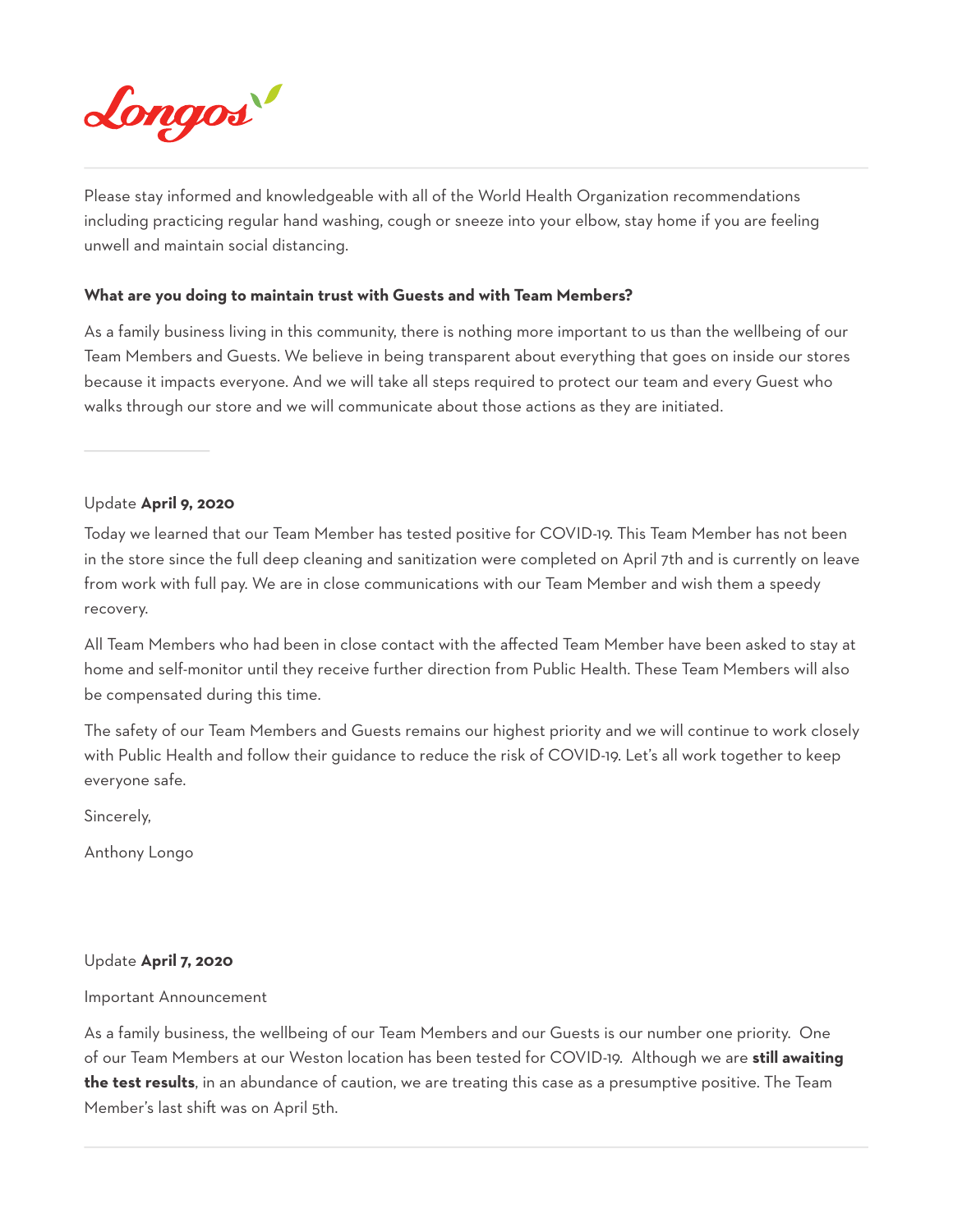

At this time, we are taking immediate actions in the best interests of our Team Members and Guests while ensuring that the Team Member who was tested has the support they need while self-isolating.

The store is undergoing a full deep cleaning and sanitization, above and beyond our already elevated sanitation and cleaning protocols and will reopen at 7am on Wednesday, April 8th. All Team Members that have had close personal contact with this Team Member are being placed in self-isolation and will be paid in full during this time. We want to assure you that our stores and Team Members have been operating under heightened preventative measures and in accordance with direction from public health to protect against the spread of COVID-19.

This issue has our full attention and we are moving forward with the health and safety of every Team Member and Guest in mind. We are committed to being open and transparent on developments as they happen and an update will be posted to this page once we receive the Team Member's test results.

Sincerely,

Anthony Longo

For more about our response to COVID-19, we've answered your most Frequently Asked Questions below:

### **When was the Weston Road Team Member's last shift?**

The Team Member's last shift was April 5th.

Our stores and Team Members have been operating under heightened preventative measures and in accordance with recommendations from public health to protect against the spread of COVID-19. Public health officials continue to assure us that the risk of grocery shopping remains low. If you are concerned about your health, please contact your family doctor or visit the Ontario Ministry of Health's novel-coronavirus website at https://www.ontario.ca/page/2019-novel-coronavirus for more information.

### **What about Team Members that may have been in contact with them?**

All Team Members that have been in close contact with the Team Member who was tested for COVID-19 have been asked to stay at home and self-monitor until they receive further direction from Public Health. These Team Members will be paid in full.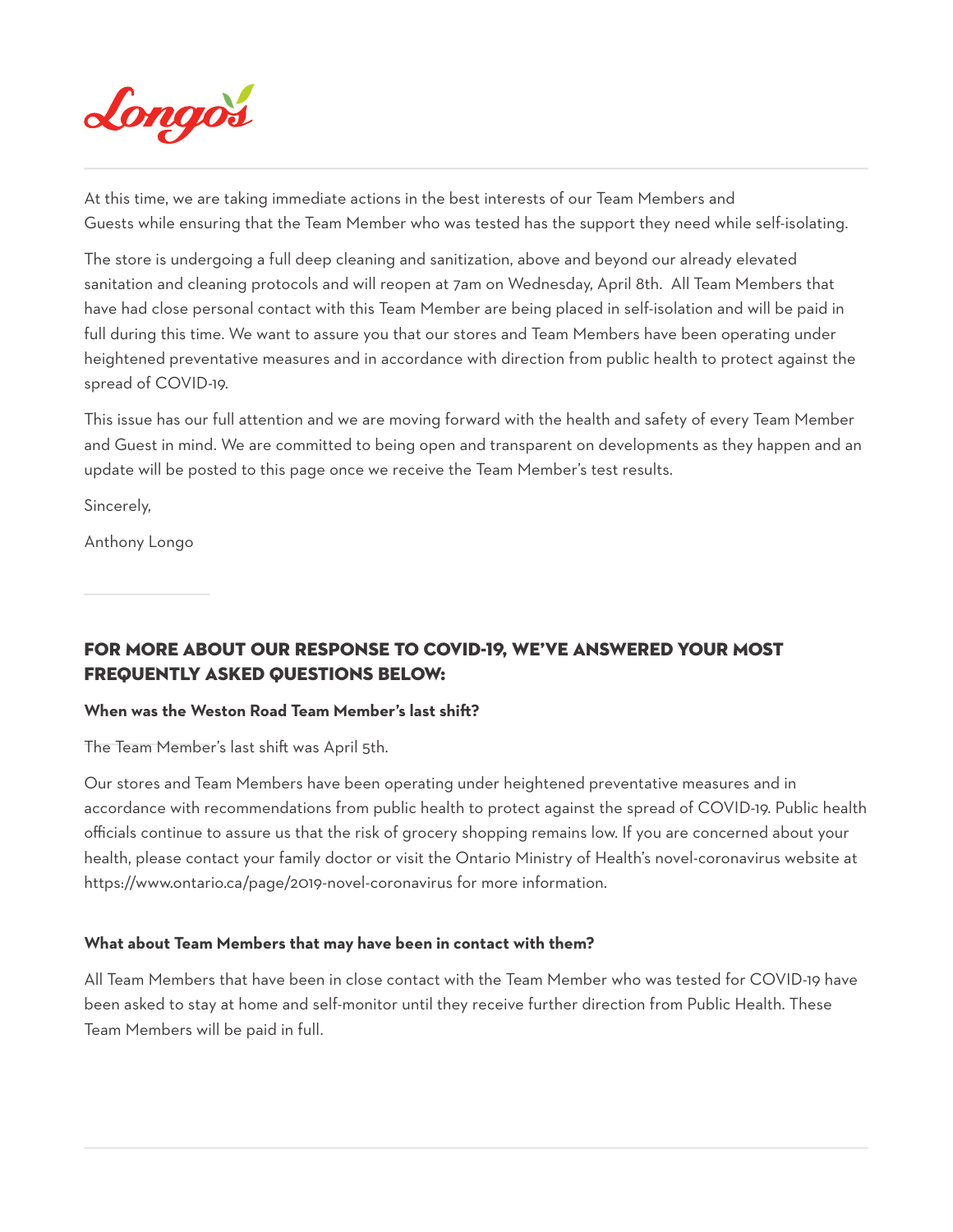

### **Do I need to self-isolate if I shopped there between March 23 and April 6?**

Public health officials assure us that the risk of grocery shopping remains low and we continue to partner with them to do everything possible to limit the risk to Team Members and Guests. If you are concerned about your health, please contact your family doctor or visit the Ontario Ministry of Health's novel-coronavirus website at https://www.ontario.ca/page/2019-novel-coronavirus for more information.

### **Is the store closed?**

In an abundance of caution, the store is going through a deep clean and sanitization based on the public health protocols. It will be re-opening at 7am on Wednesday, April 8th.

### Update: **April 5, 2020**

Longo's became aware of a Team Member testing positive for COVID-19 on March 26th. Under guidance from public health, all Team Members that had close contact with the individual were immediately placed in selfisolation and the store went through a comprehensive deep clean and sanitization. Public Health cleared the store to reopen on Saturday, March 28th. Since that time, a number of the Team Members in self-isolation have tested positive for COVID-19, however, none of these Team Members have worked in the store since the deep cleaning and sanitization was completed on March 27th.

### Update: **March 28, 2020**

Public Health has completed its investigation at our Weston Rd store and officially cleared the store to reopen on Friday evening. They have advised us that the Team Member did not have prolonged close personal contact with any Guest. We continue to partner with public health to do everything possible to limit the risk to Team Members and Guests. Please review the information on this page for details on the many precautionary measures initiated across our business related to COVID-19.

Update: **March 26, 2020**

### IMPORTANT ANNOUNCEMENT

As a family business, the wellbeing of our Team Members and our Guests is our number one priority. In support of our commitment to full transparency, we wanted to let you know that this evening we received confirmation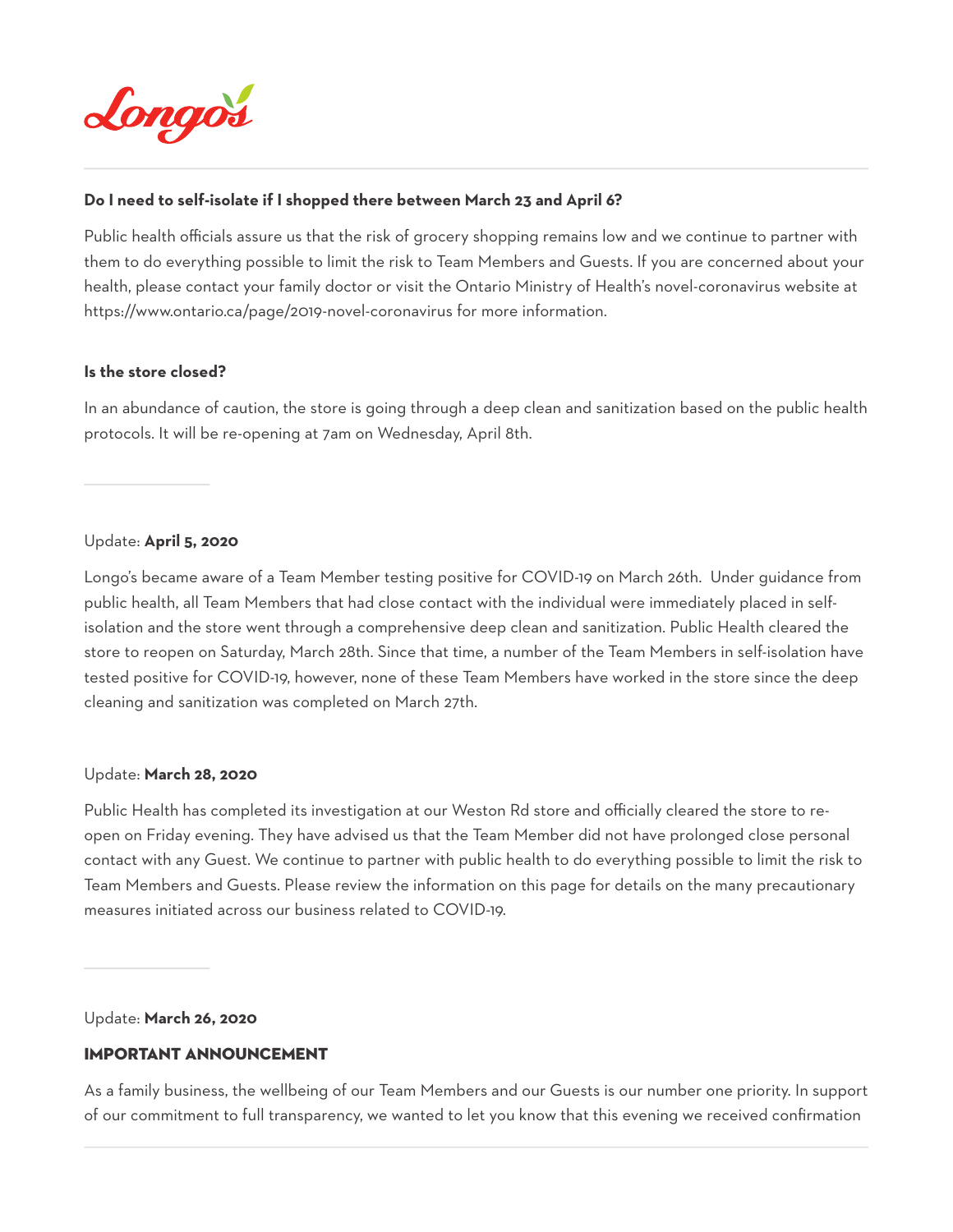

that a Team Member at our Weston Road location in Woodbridge, tested positive for COVID-19. This is the first confirmed case in one of our stores.

We want to assure you that our stores and Team Members have been operating under heightened preventative measures and in accordance with recommendations from public health to protect against the spread of COVID-19.

At this time, we are taking immediate actions in the best interests of our Team Members and Guests while ensuring the Team Member who tested positive has the support they need for a healthy recovery.

In an abundance of caution, we will be temporarily closing our Weston Road location until Saturday morning to further investigate the situation and implement appropriate measures above and beyond our already elevated sanitation and cleaning protocols.

The actions we are taking include:

- Executing a comprehensive deep cleaning and sanitization of the Weston Road location.
- Updating all Longo's Team Members and store Guests.
- Working closely with public health officials to investigate the Team Member's known points of contact and recent shifts.
- Partnering with public health to identify and support any other Team Members who may need to self-isolate and immediately instructing them to stay home. These Team Members will continue to be compensated during this time.
- Continually optimizing and heightening all cleaning schedules, frequencies, and overall processes.

This issue has our full attention and we are moving forward with the health and safety of every Team Member and Guest in mind. Health authorities continue to reinforce that the risk of grocery shopping remains low. Let's all work together to keep everyone safe.

Sincerely, **Anthony Longo** 

# For more about our response to COVID-19, we've answered your most Frequently Asked Questions below:

### **When was the Team Member's last shift?**

The Team Member's last shift was Friday, March 20, 2020.

We want to assure you that our stores and Team Members have been operating under heightened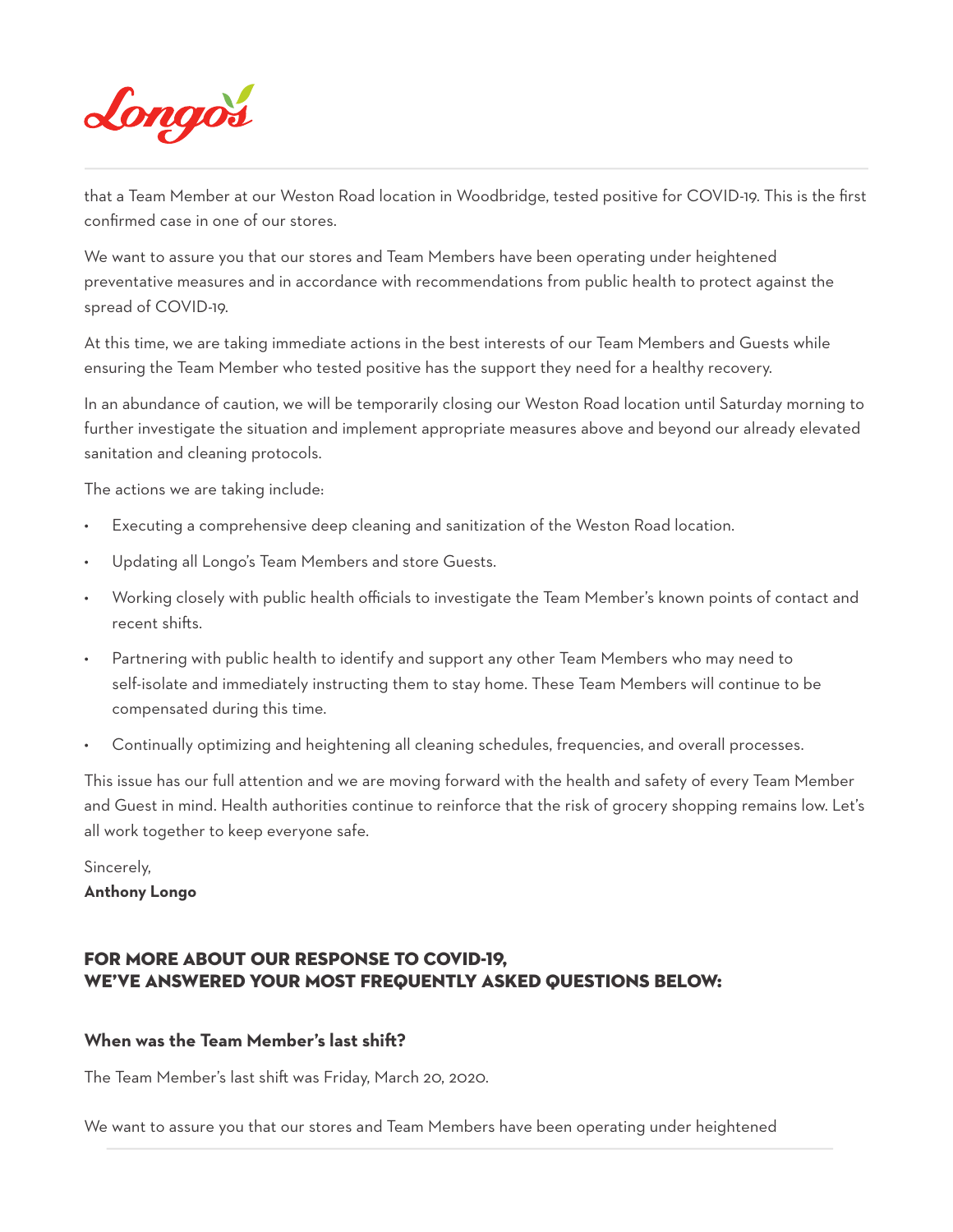

preventative measures and in accordance with recommendations from public health to protect against the spread of COVID-19. Public health officials continue to assure us that the risk of grocery shopping remains low. They have also advised that us that the Team Member did not have prolonged close personal contact with any Guest.

### **What about Team Members that may have been in contact with them?**

We are working with public health authorities to investigate the Team Member's recent shifts and direct contacts. To keep our stores safe, we will work in accordance with public health to identify and support any Team Member who should self-isolate. They are instructed to stay home and we will pay them in full. We continue to partner with public health to do everything possible to limit the risk to Team Members and Guests.

# **I've heard there have been multiple Team Members that have tested positive in the Weston Location? What is your protocol for communicating additional cases to Guests?**

Longo's became aware of a Team Member testing positive for COVID-19 on March 26th. Under guidance from public health, all Team Members that had close contact with the individual were immediately placed in self-isolation and the store went through a comprehensive deep clean and sanitization. Public Health cleared the store to reopen on Saturday, March 28th. Since that time, a number of the Team Members in self-isolation have tested positive for COVID-19, however, none of these Team Members have worked in the store since the deep cleaning and sanitization was completed on March 27th. We will continue to communicate directly to our Guests through our loyalty program and website to notify them of any new positive cases that public health confirms as a risk of exposure.

### **Do I need to self-isolate if I shopped there between March 6-26th?**

Public health officials continue to assure us that the risk of grocery shopping remains low. They have also advised that us that the Team Member did not have prolonged close personal contact with any Guest. We continue to partner with public health to do everything possible to limit the risk to Team Members and Guests. If you are concerned about your health, please contact your family doctor or visit the Ontario Ministry of Health's novel-coronavirus website at https://www.ontario.ca/page/2019-novel-coronavirus for more information.

### **What have you done to stop the spread of COVID-19?**

In addition to our already high sanitation and cleanliness standards, we have instituted many precautionary measures across our business related to COVID-19. These changes include dedicating the first hour of the shopping day for at risk members of the community, reducing store hours, adding distance-based place markers and signage, installing plexi-glass shields and suspending all sampling and self-serve open food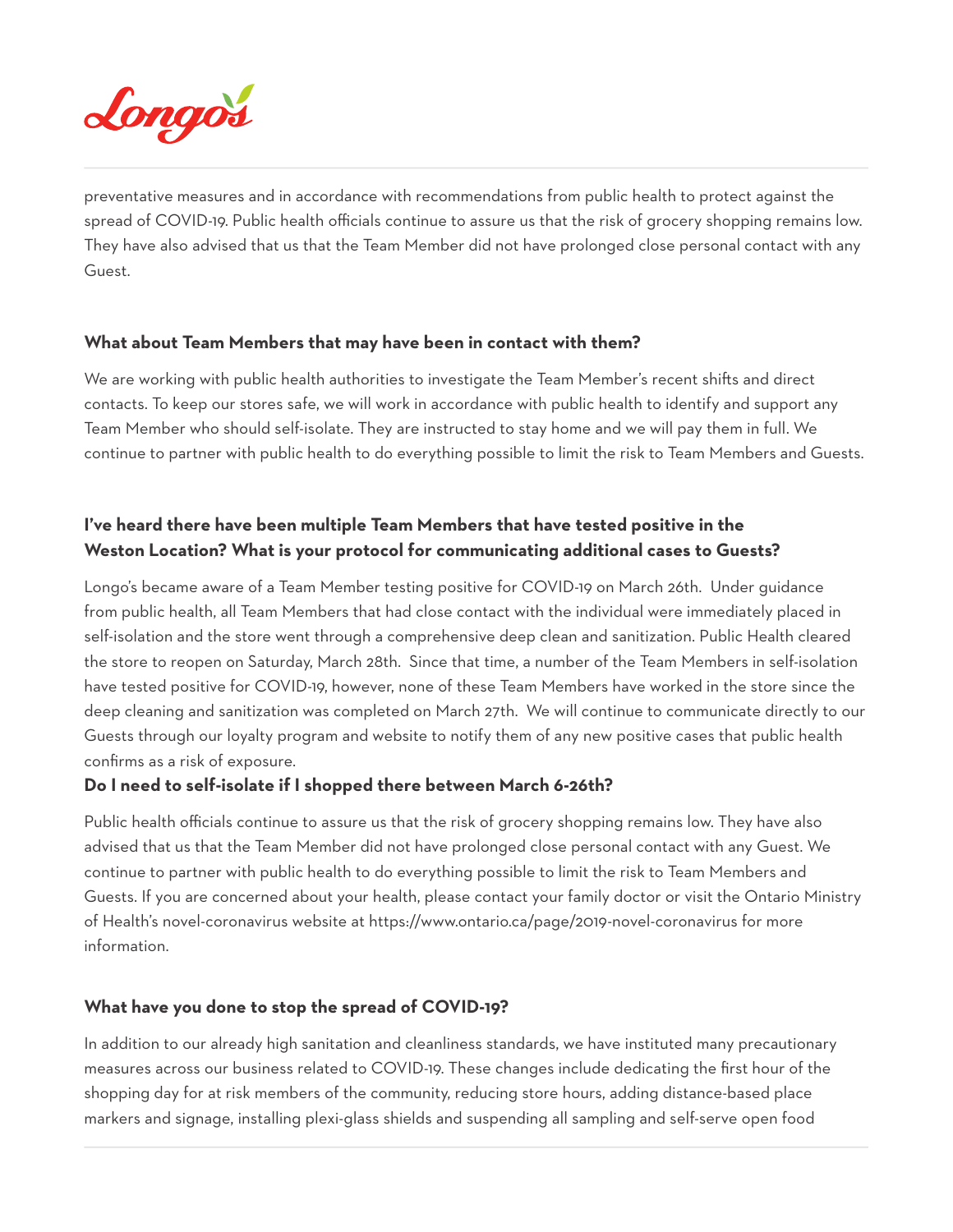

programs. We will continue to quickly execute any new best practices and learnings as the situation evolves.

There are some variables that are outside of our control so we are also asking our Guests for their support during these challenging times to help minimize the risk of COVID-19.

- Please do not shop in store if you have travelled outside Canada in the past 14 days, have been told for any reason to self-isolate or are not feeling well. Ask a friend or neighbour to pick up groceries for you or visit us online to order for delivery from Grocery Gateway.
- We continue to encourage our Guests to support a Community Wellbeing Hour from 7am-8am for more at-risk members of our community to shop with less traffic and increased confidence.
- Please stay informed and knowledgeable with all of the World Health Organization recommendations including practicing regular hand washing, cough or sneeze into your elbow, stay home if you are feeling unwell and maintain social distancing.

### **What are you doing to maintain trust with Guests and with Team Members?**

As a family business, the wellbeing of our Team Members and our Guests is our number one priority. We believe in being transparent about everything that goes on inside our stores because it impacts everyone. And we will take all steps required to protect our team and every Guest who walks through our store and we will communicate about those actions as they are initiated.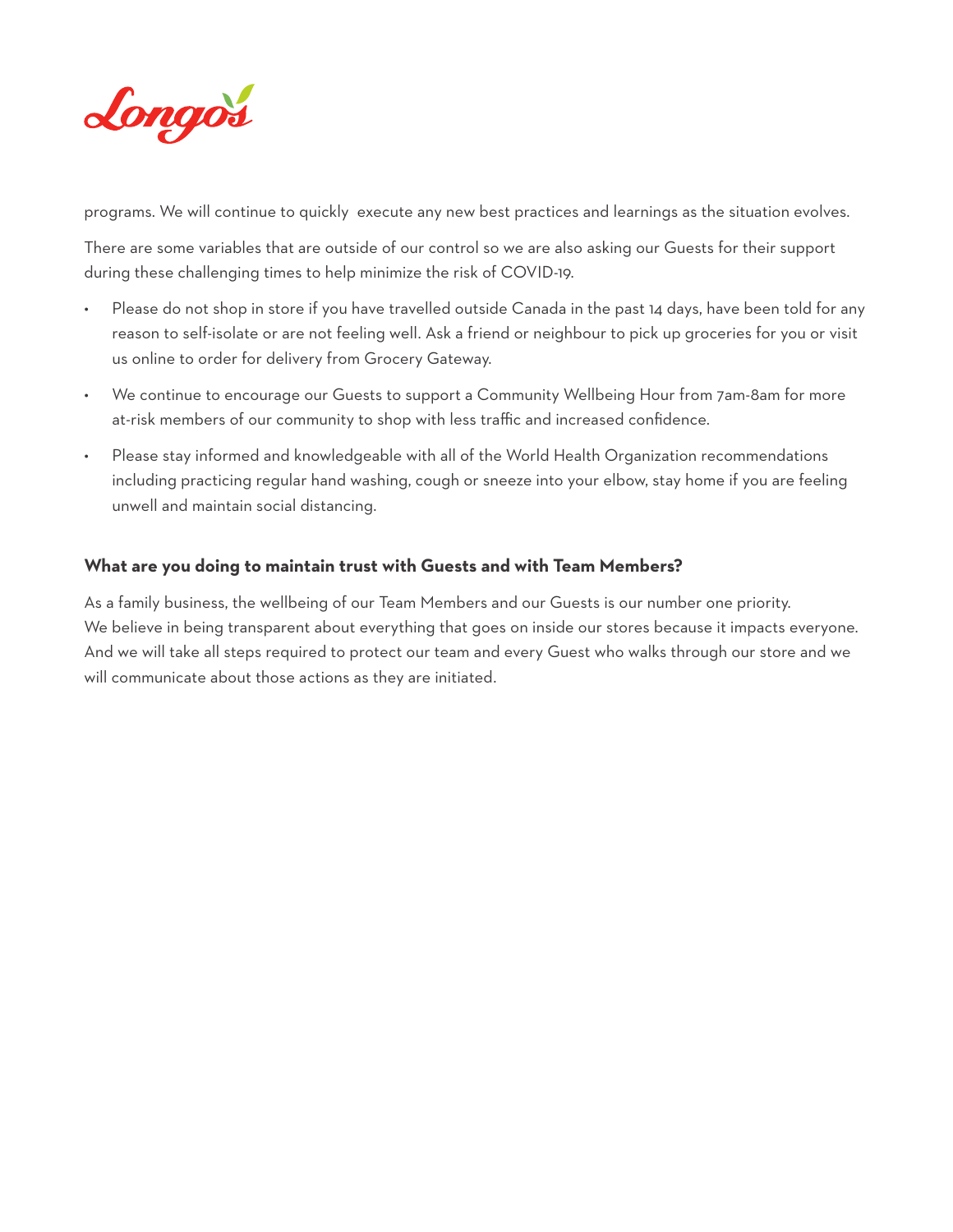<span id="page-11-0"></span>

### Update **April 20, 2020**

In response to additional questions we have received, we wanted to share the following update. Since the onset of COVID-19, we have repeatedly and consistently communicated all Longo's Team Members that if they are not feeling well or are experiencing any symptoms that they are to remain home and that they will be fully compensated during that time. This has been a focal point of our communication since the outset of COVID-19.

In this instance, the part-time Team Member did not disclose that they had undergone testing. Had we been made aware, they would have been asked to stay home immediately for the safety of our Team Members and Guests.

As soon as we were made aware, the Team Member and any of their direct contacts were sent home with their full pay and a deep cleaning of the store commenced. We continue to reinforce with all Team Members the necessary and proactive measures required to limit the spread of COVID-19.

Lastly, we cannot stress enough the importance of keeping Team Members and Guests safe as we provide this essential service. We want to appeal to everyone across the industry and to all Guests and reinforce the message to please stay home, even if you have only mild symptoms. It is our collective duty to stop the spread of COVID-19.

Sincerely,

Anthony Longo

### Update: **April 19, 2020**

As a family business, the wellbeing of our Team Members and Guests is our number one priority. One of our Team Members at our Leaside location has tested positive for COVID-19. The Team Member's last shift was on April 19th. We remain in contact with our Team Member and wish them a full recovery.

We want to assure you that our stores and Team Members have been operating under heightened preventative measures and in accordance with direction from public health to protect against the spread of COVID-19.

At this time, we are taking immediate actions in the best interests of our Team Members and Guests. We are executing additional deep cleaning in-store, above and beyond our already elevated sanitation and cleaning protocols. All Team Members that have had close personal contact with this Team Member have been asked to stay home and self-monitor their health. They will be paid in full during this time.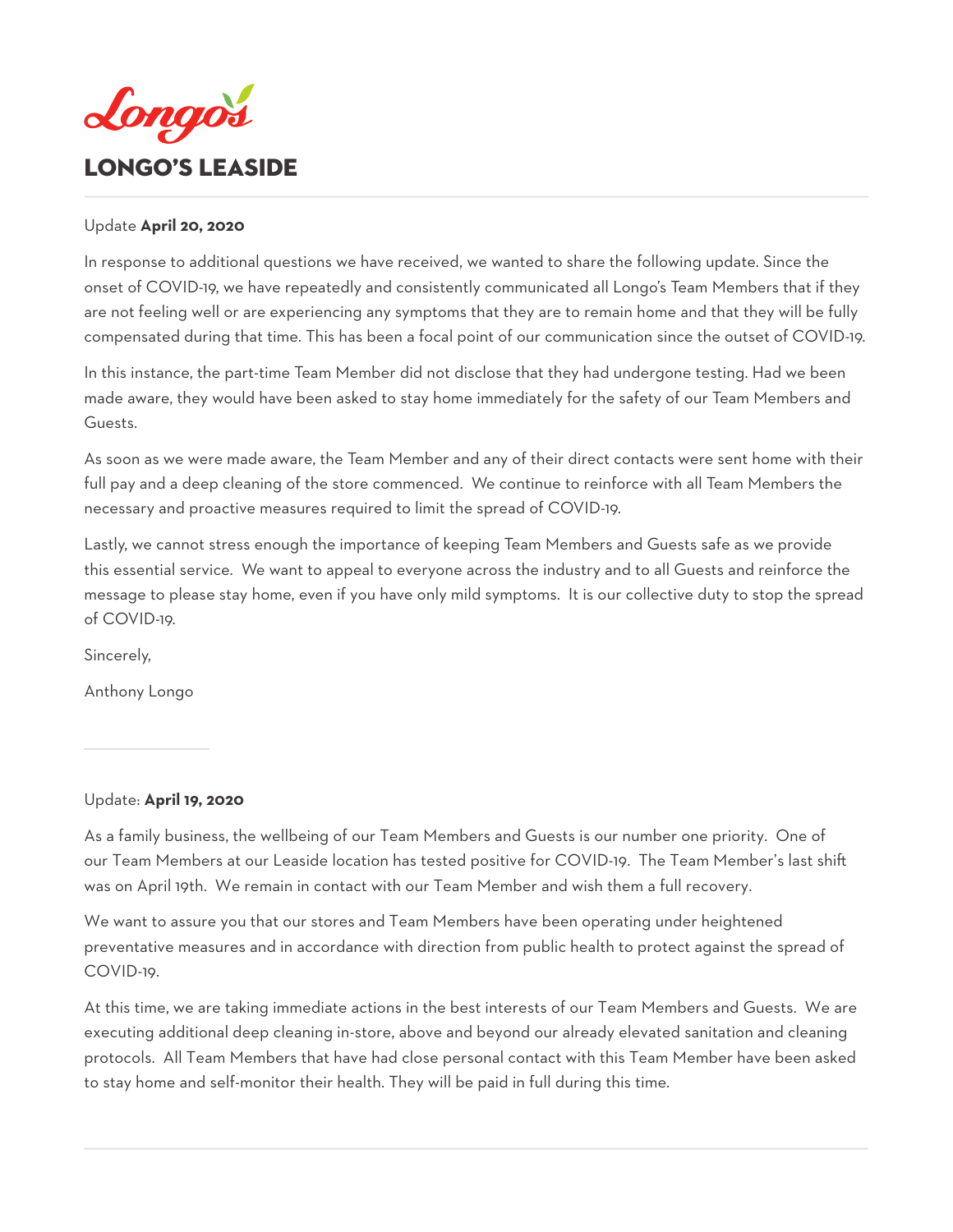

This issue has our full attention and we are moving forward with the health and safety of every Team Member and Guest in mind.

Let's all work together to keep everyone safe.

Sincerely,

Anthony Longo

# FOr more about our response to COVID-19, we've answered your most Frequently Asked Questions below:

### **When was the Leaside Team Member's last shift?**

The Team Member's last shift was April 19th.

Our stores and Team Members have been operating under heightened preventative measures and in accordance with recommendations from public health to protect against the spread of COVID-19. Public health officials continue to assure us that the risk of grocery shopping remains low. If you are concerned about your health, please contact your family doctor or visit the Ontario Ministry of Health's novel-coronavirus website at https://www.ontario.ca/page/2019-novel-coronavirus for more information.

### **Do you allow Team Members to continue to work if they are waiting for COVID-19 Test results?**

Since the onset of COVID-19, we have repeatedly and consistently communicated to all Longo's Team Members that if they are not feeling well or are experiencing any symptoms that they are to remain home and that they will be fully compensated during that time. This has been a focal point of our communication since the outset of COVID-19.

In this instance, the part-time Team Member did not disclose that they had undergone testing. Had we been made aware, they would have been asked to stay home immediately for the safety of our Team Members and Guests.

### **Why was the Team Member working in the store on the same day that they received their test results?**

In this instance, the part-time Team Member did not disclose that they had undergone testing. Had we been made aware, they would have been asked to stay home immediately for the safety of our Team Members and Guests.

Since the onset of COVID-19, we have repeatedly and consistently communicated all Longo's Team Members that if they are not feeling well or are experiencing any symptoms that they are to remain home and that they will be fully compensated during that time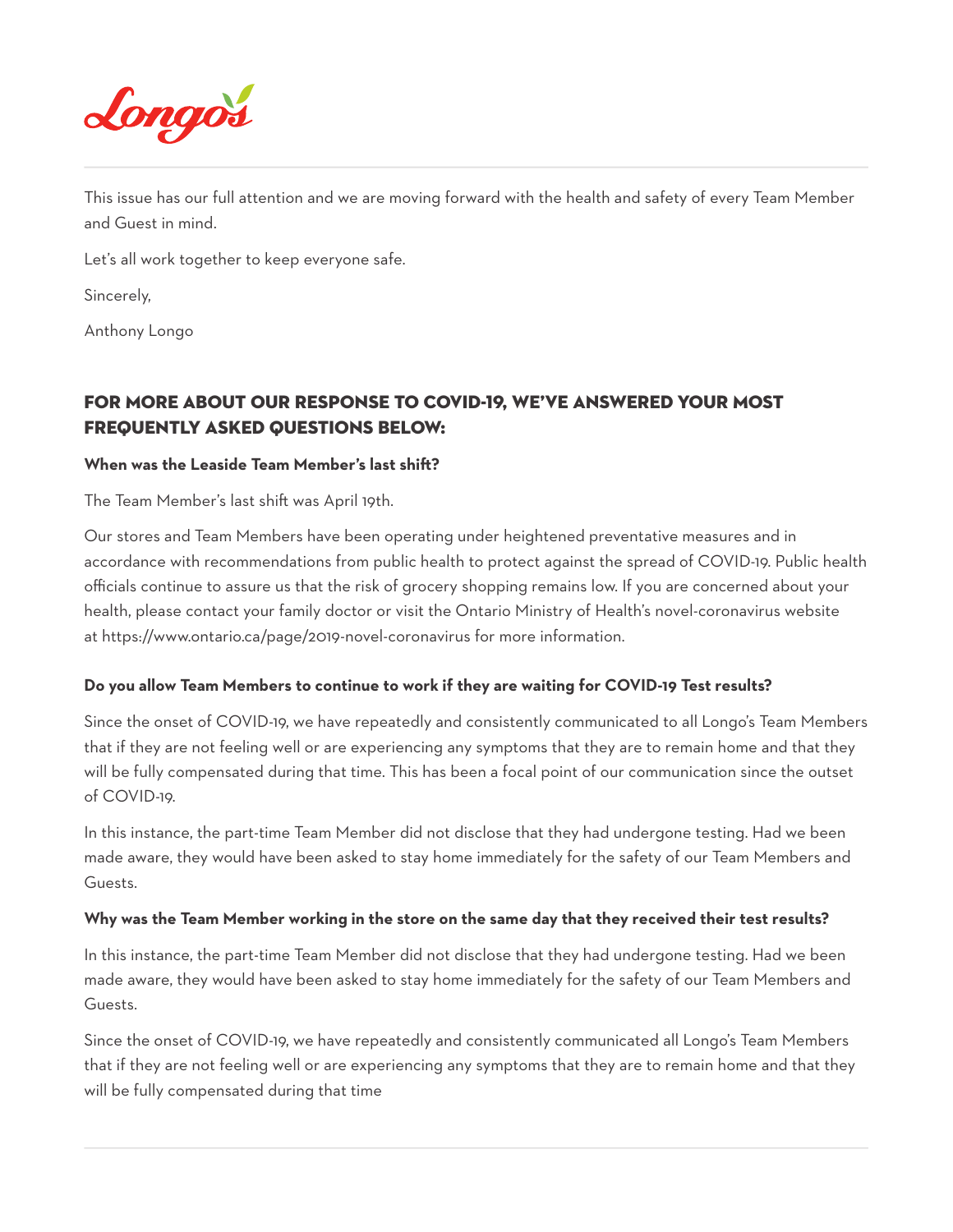

### **When did Longo's become aware of the Team Member being tested?**

Longo's was made aware of the Team Member's health status, testing and positive results on April 19. We took immediate action by sending the Team Member home and contacting Public Health. Under the direction of Public Health all close contacts of the Team Member were advised and sent home to self-isolate.

### **What about Team Members that may have been in contact with them?**

All Team Members that have been in close contact with the Team Member that tested positive for COVID-19 have been instructed to stay home and self-monitor their health. We will pay them in full during this time.

### **Do I need to self-isolate if I shopped there between April 6-19th?**

Public health officials assure us that the risk of grocery shopping remains low and we continue to partner with them to do everything possible to limit the risk to Team Members and Guests. If you are concerned about your health, please contact your family doctor or visit the Ontario Ministry of Health's novel-coronavirus website at https://www.ontario.ca/page/2019-novel-coronavirus for more information.

### **Is the store closed?**

The store is going through a deep clean and sanitization based on the public health protocols. It will be reopening at 8am on Monday, April 20th.

### **What have you done to stop the spread of COVID-19?**

In addition to our already high sanitation and cleanliness standards, we have instituted many precautionary measures across our business related to COVID-19. These changes include dedicating the first hour of the shopping day for at risk members of the community, reducing store hours, adding distance-based place markers and signage, store Guest traffic procedures, installing plexi-glass shields and suspending all sampling and self-serve open food programs. We have also made plexi-face shields and all store Team Members have been provided masks. We will continue to quickly execute any new best practices and learnings as the situation evolves.

There are some variables that are outside of our control so we are also asking our Guests for their support during these challenging times to help minimize the risk of COVID-19. It is our collective duty to stop the spread of COVID-19.

We continue to encourage our Guests to support a Community Wellbeing Hour from 7am-8am for more at-risk members of our community to shop with less traffic and increased confidence.

Please shop alone when possible, look with your eyes versus your hands and use contactless payment methods to reduce touching. We also ask that you leave your re-usable bags at home. There is no charge for plastic bags at this time.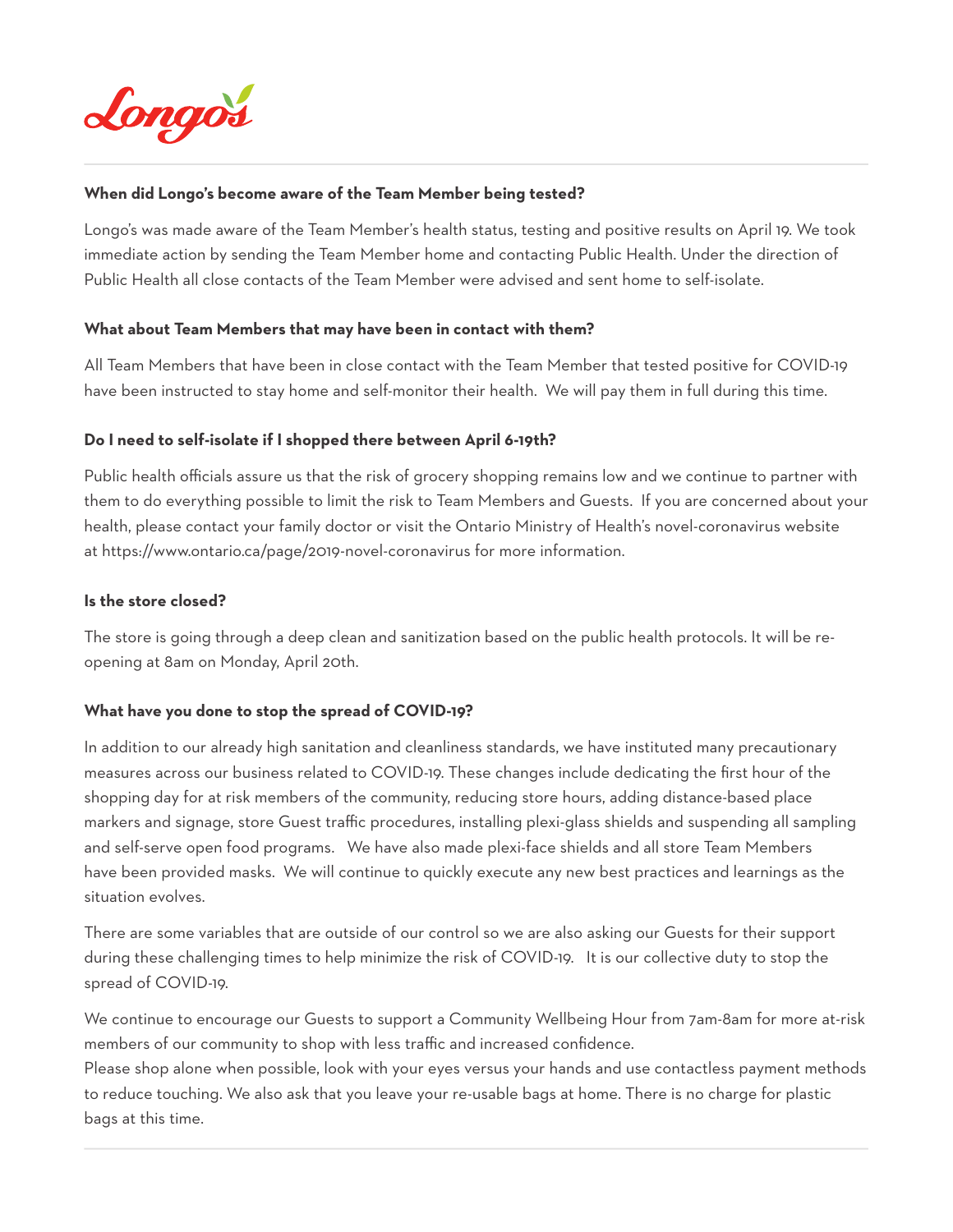

Please stay informed and knowledgeable with all of the World Health Organization recommendations including practicing regular hand washing, cough or sneeze into your elbow, stay home if you are feeling unwell, and maintain social distancing.

### **What are you doing to maintain trust with Guests and with Team Members?**

As a family business, the wellbeing of our Team Members and our Guests is our number one priority. We believe in being transparent about everything that goes on inside our stores because it impacts everyone. And we will take all steps required to protect our team and every Guest and we will communicate about those actions as they are initiated.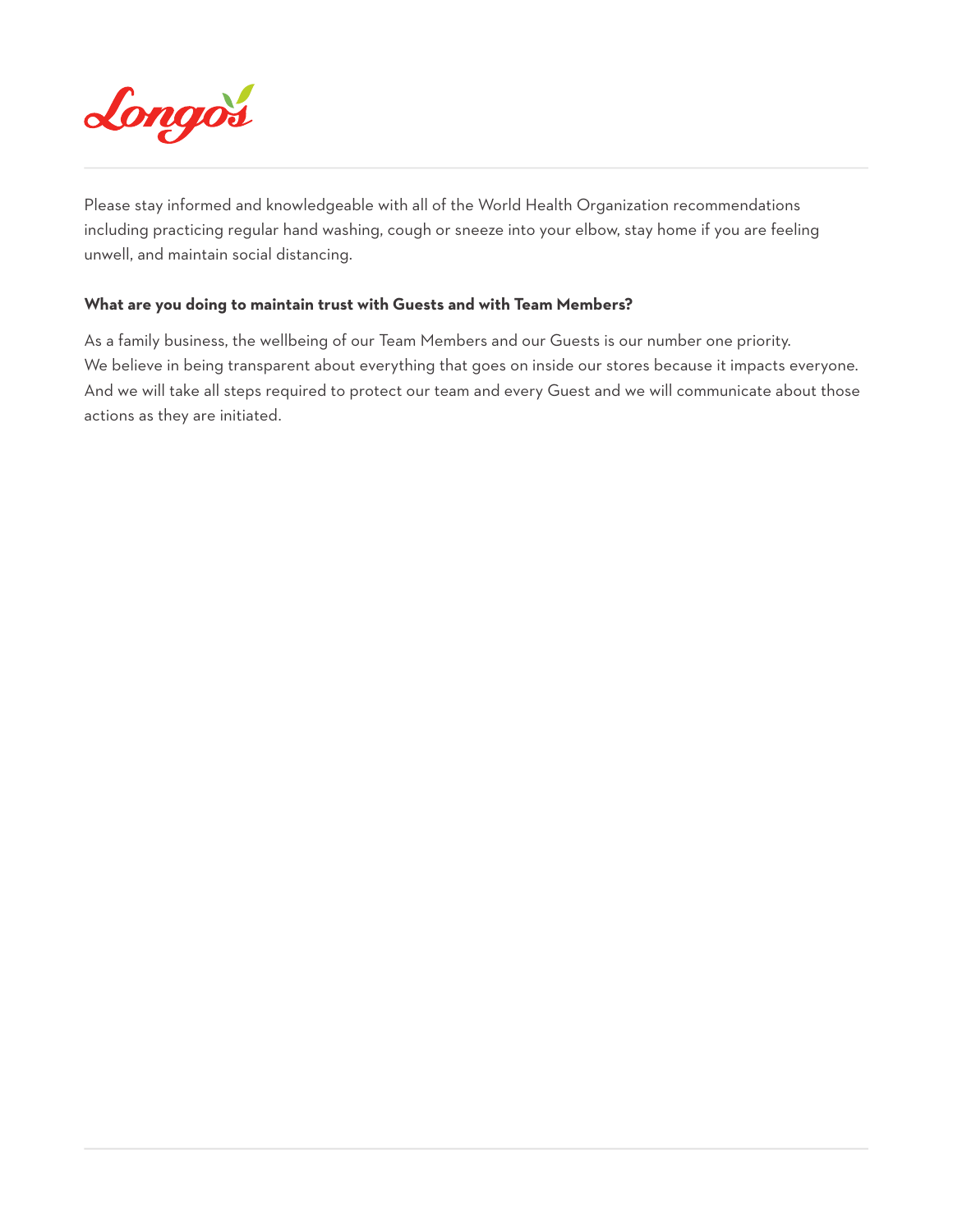<span id="page-15-0"></span>

# The Market by Longo's, HuDSON's BAY CenTRE

### Update: **April 14, 2020**

As a family business, the wellbeing of our Team Members and Guests is our number one priority. Today we were notified that a Team Member at our Hudson's Bay Centre location has tested positive for COVID-19. The Team Member's last shift was on March 30th and they have not worked in the store for over 15 days. We remain in close communication and wish them a full recovery.

At this time, we are taking immediate actions in the best interests of our Team Members and Guests while ensuring that the Team Member who tested positive has the support they need while selfisolating.

Out of an abundance of caution, the store is undergoing a full deep cleaning and sanitization, above and beyond our already elevated sanitation and cleaning protocols and will reopen at 8am on Wednesday, April 15th. Any Team Members that have had close personal contact with this Team Member will be asked to stay home from work and self-monitor and will be paid in full during this time. We want to assure you that our stores and Team Members have been operating under heightened preventative measures and in accordance with direction from public health to protect against the spread of COVID-19.

This issue has our full attention and we are moving forward with the health and safety of every Team Member and Guest in mind. We are committed to being open and transparent on developments as they happen. Let's all work together to keep everyone safe.

Sincerely,

Anthony Longo

# FOr more about our response to COVID-19, we've answered your most Frequently Asked Questions below:

### **When was the Longo's Hudson's Bay Centre Team Member's last shift?**

The team member's last shift was March 30th. This Team Member had not worked in the store for over 15 days. We want to assure you that our stores and Team Members have been operating under heightened preventative measures and in accordance with recommendations from public health to protect against the spread of COVID-19. Public health officials continue to assure us that the risk of grocery shopping remains low. If you are concerned about your health, please contact your family doctor or visit the Ontario Ministry of Health's novel-coronavirus website at https://www.ontario.ca/page/2019-novel-coronavirus for more information.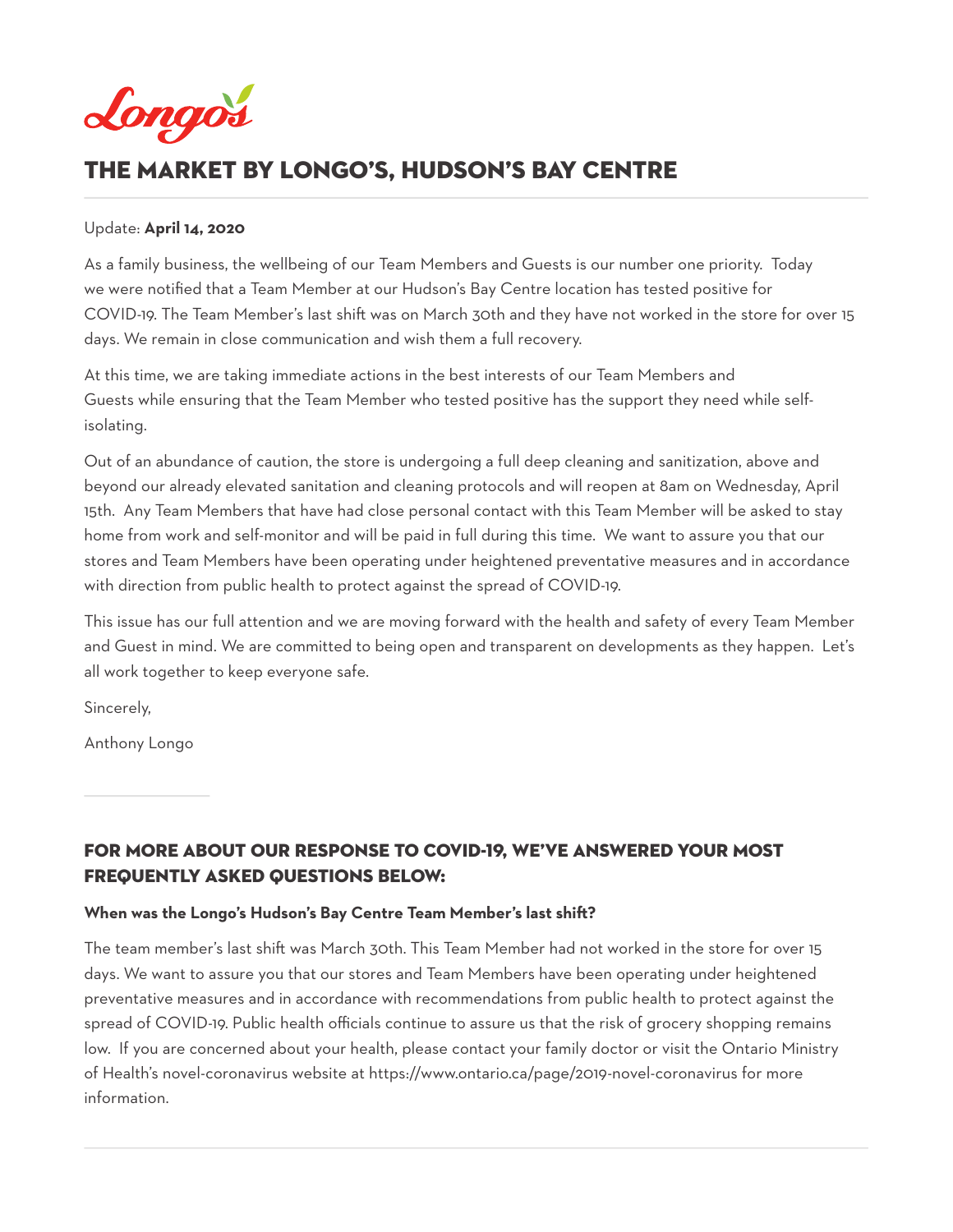

### **What about Team Members that may have been in contact with them?**

Any Team Members that have had close personal contact with this Team Member will be asked to stay home from work and self-monitor and will be paid in full during this time. We want to assure you that our stores and Team Members have been operating under heightened preventative measures and in accordance with direction from public health to protect against the spread of COVID-19.

### **Do I need to self-isolate if I shopped there?**

No. This Team Member had not worked in the store for over 15 days. Public health officials continue to assure us that the risk of grocery shopping remains low. We continue to partner with public health to do everything possible to limit the risk to Team Members and Guests.

### **What have you done to stop the spread of COVID-19?**

In addition to our already high sanitation and cleanliness standards, we have instituted many precautionary measures across our business related to COVID-19. These changes include dedicating the first hour of the shopping day for at risk members of the community, reducing store hours, adding distance-based place markers and signage, store Guest traffic procedures, installing plexi-glass shields and suspending all sampling and self-serve open food programs. Plexi face guards and masks are also available to our store teams. We will continue to quickly execute any new best practices and learnings as the situation evolves.

There are some variables that are outside of our control so we are also asking our Guests for their support during these challenging times to help minimize the risk of COVID-19:

Please do not shop in store if you have travelled outside Canada in the past 14 days, have been told for any reason to self-isolate or are not feeling well. Ask a friend or neighbour to pick up groceries for you or visit us online to order for delivery from Grocery Gateway.

We continue to encourage our Guests to support a Community Wellbeing Hour from 7am-8am for more at-risk members of our community to shop with less traffic and increased confidence.

Please shop alone, look with your eyes versus your hands and use contactless payment methods to reduce touching.

Please stay informed and knowledgeable with all of the World Health Organization recommendations including practicing regular hand washing, cough or sneeze into your elbow, stay home if you are feeling unwell, maintain social distancing and wear a face covering or mask.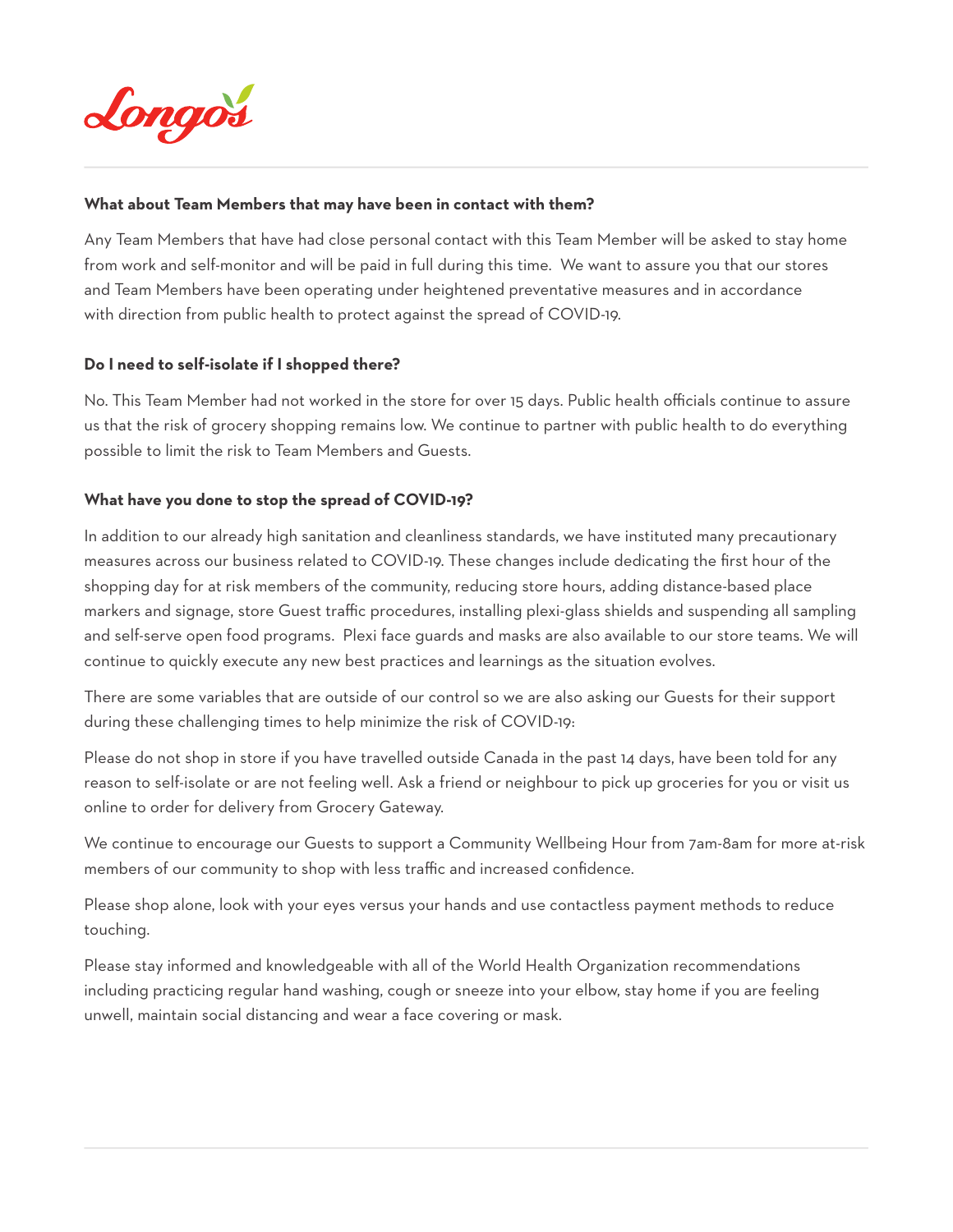

### **What are you doing to maintain trust with Guests and with Team Members?**

As a family business, the wellbeing of our Team Members and our Guests is our number one priority. We believe in being transparent about everything that goes on inside our stores because it impacts everyone. And we will take all steps required to protect our team and every Guest who walks through our store and we will communicate about those actions as they are initiated.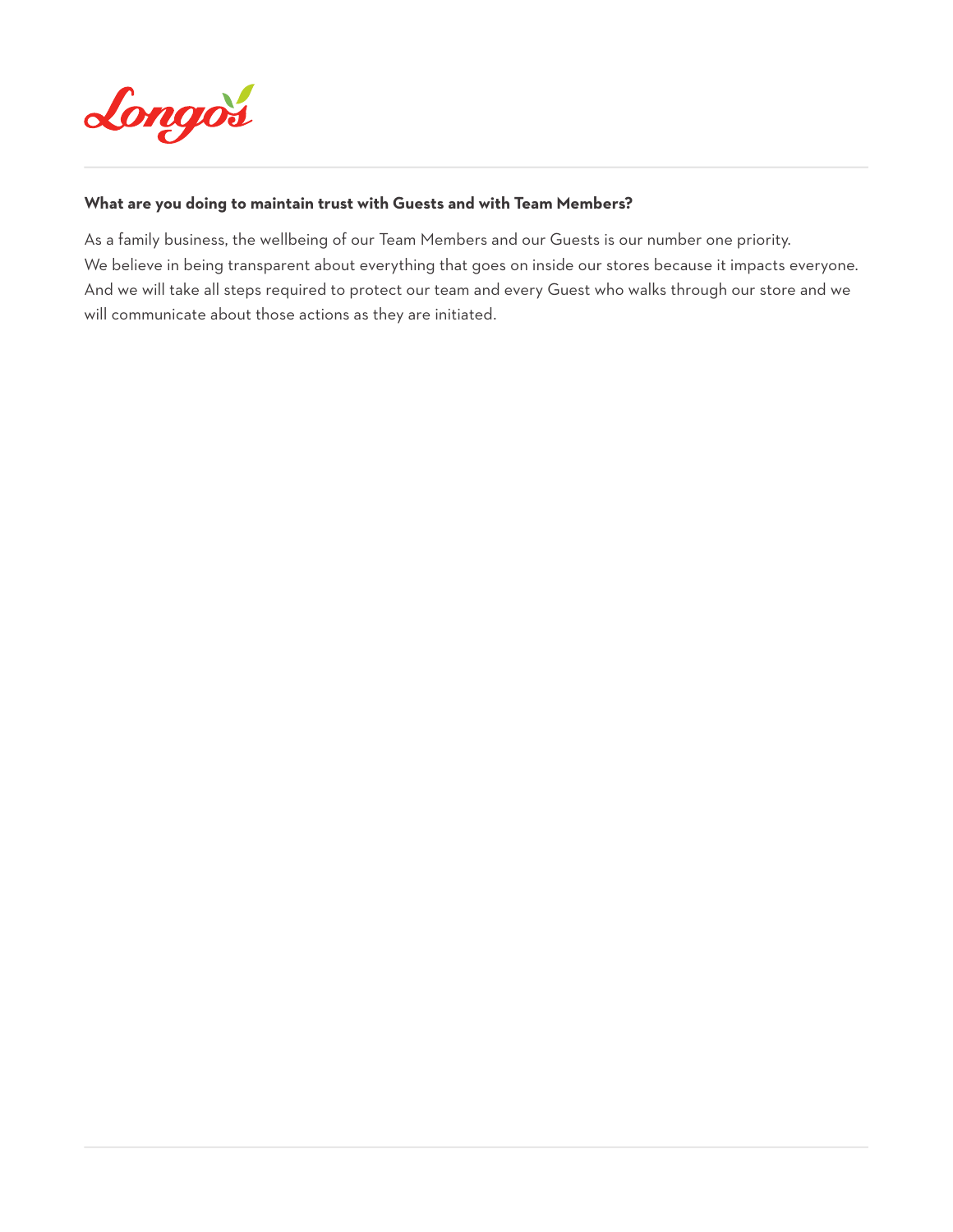<span id="page-18-0"></span>

# LONGO'S WINSTON CHURCHILL

### Update **April 8, 2020**

Today we learned that our Team Member has tested positive for COVID-19. Another Team Member from this store has also tested positive today, this Team Member's last shift was April 6th. These Team Members have not been in the store since the full deep cleaning and sanitization were completed on April 7th and they are currently on leave from work with full pay.

All Team Members who had been in close contact with the affected Team Members have been asked to stay at home and self-monitor until they receive further direction from Public Health. These Team Members will also be compensated during this time.

The safety of our Team Members and Guests remains our highest priority and we will continue to work closely with Public Health and follow their guidance to reduce the risk of COVID-19. Let's all work together to keep everyone safe.

Sincerely, Anthony Longo

-------------------------------

### Update April 7, 2020

As a family business, the wellbeing of our Team Members and our Guests is our number one priority. One of our Team Members at our Winston Churchill location has been tested for COVID-19. Although we are still awaiting the test results, in an abundance of caution, we are treating this case as a presumptive positive. The affected Team Member's last shift was on April 2nd.

At this time, we are taking immediate actions in the best interests of our Team Members and Guests while ensuring that the Team Member who was tested has the support they need.

The store is undergoing a full deep cleaning and sanitization, above and beyond our already elevated sanitation and cleaning protocols and will reopen at 7am on Wednesday, April 8th. All Team Members that have had close personal contact with this Team Member are being placed in self-isolation and will be paid in full during this time. We want to assure you that our stores and Team Members have been operating under heightened preventative measures and in accordance with direction from public health to protect against the spread of COVID-19.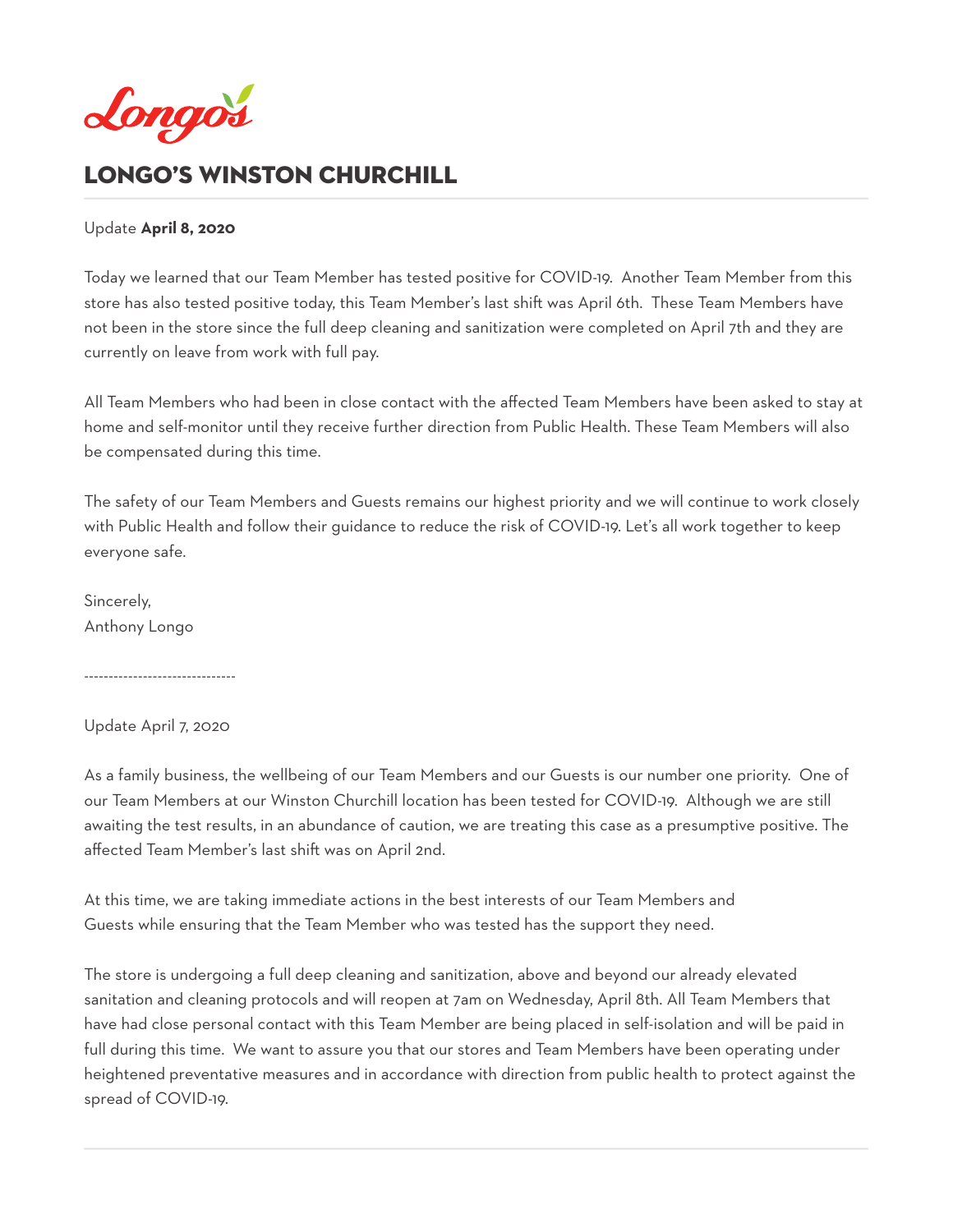

This issue has our full attention and we are moving forward with the health and safety of every Team Member and Guest in mind. We are committed to being open and transparent on developments as they happen and an update with the results of the test will be posted to this page.

Let's all work together to keep everyone safe.

Sincerely, Anthony Longo

# FOR MORE ABOUT OUR RESPONSE TO COVID-19, WE'VE ANSWERED YOUR MOST FREQUENTLY ASKED QUESTIONS BELOW:

### **When were the Winston Churchill Team Members last shifts?**

One Team Member's last shift was April 2nd, the other Team Member's last shift was April 6th. These Team Members have not been in the store since the full deep cleaning and sanitization were completed on April 7th and they are currently on leave from work with full pay.

Our stores and Team Member's have been operating under heightened preventative measures and in accordance with recommendations from Public Health to protect against the spread of COVID-19. Public Health officials continue to assure us that the risk of grocery shopping remains low. If you are concerned about your health, please contact your family doctor or visit the Ontario Ministry of Health's novel-coronavirus website at https://www.ontario.ca/page/2019-novel-coronavirus for more information.

### **What about Team Members that may have been in contact with them**

All Team Members who had been in close contact with the affected Team Members have been asked to stay at home and self-monitor until they receive further direction from Public Health. These Team Members will also be compensated during this time.

### **Do I need to self-isolate if I shopped there between March 20 and April 6?**

Public health officials assure us that the risk of grocery shopping remains low and we continue to partner with them to do everything possible to limit the risk to Team Members and Guests. If you are concerned about your health, please contact your family doctor or visit the Ontario Ministry of Health's novel-coronavirus website at https://www.ontario.ca/page/2019-novel-coronavirus for more information.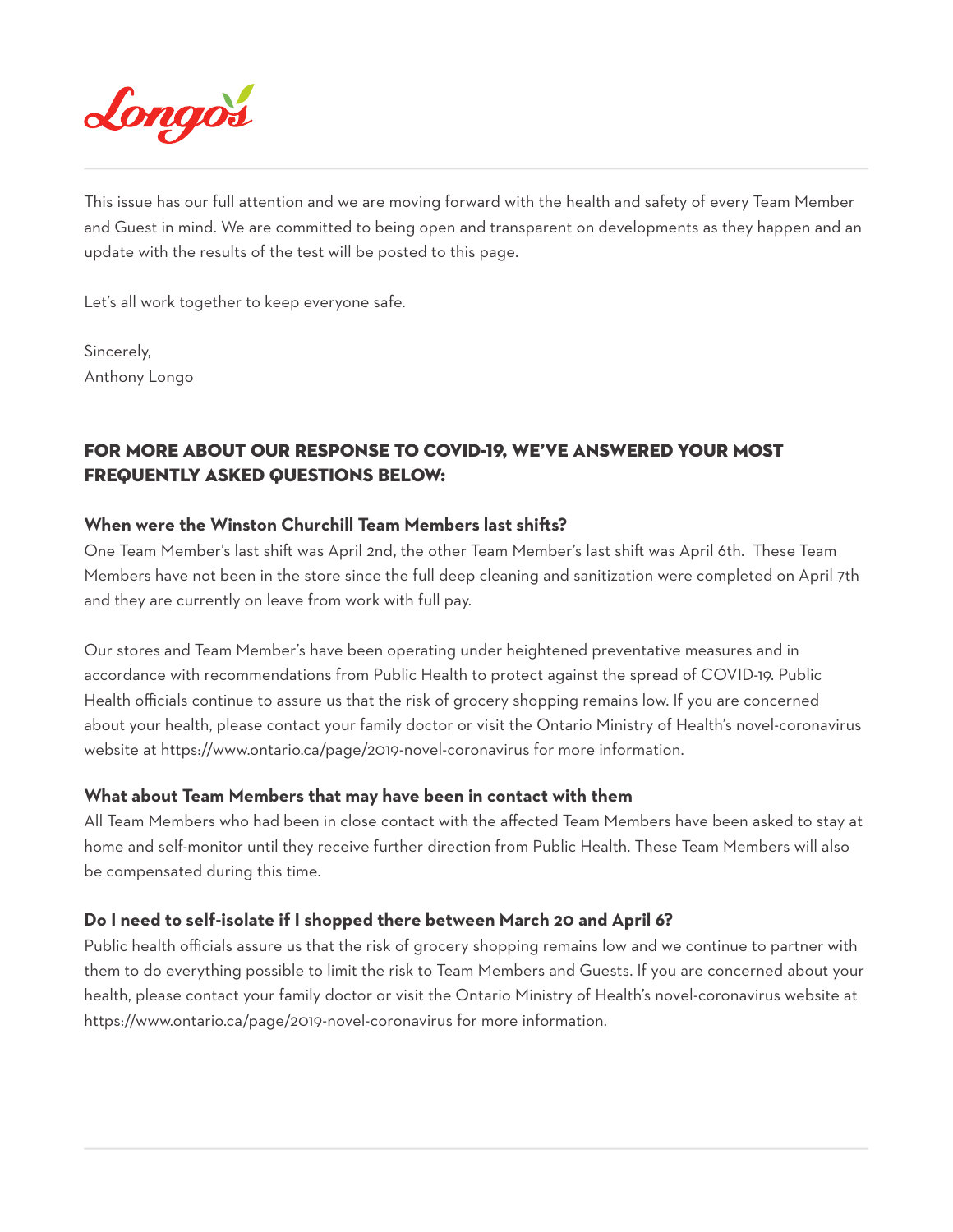

### **Is the store closed?**

In an abundance of caution, the store went through a deep clean and sanitization based on the public health protocols. It re-opened at 7am on Wednesday, April 8th.

### **What have you done to stop the spread of COVID-19**

In addition to our already high sanitation and cleanliness standards, we have instituted many precautionary measures across our business related to COVID-19. These changes include dedicating the first hour of the shopping day for at risk members of the community, reducing store hours, adding distance-based place markers and signage, store Guest traffic procedures, installing plexi-glass shields and suspending all sampling and self-serve open food programs. We have also made plexi-face shields and masks available to our store teams. We will continue to quickly execute any new best practices and learnings as the situation evolves.

# **There are some variables that are outside of our control so we are also asking our Guests for their support during these challenging times to help minimize the risk of COVID-19.**

- Please do not shop in store if you have travelled outside Canada in the past 14 days, have been told for any reason to self-isolate or are not feeling well. Ask a friend or neighbour to pick up groceries for you or visit us online to order for delivery from Grocery Gateway.
- We continue to encourage our Guests to support a Community Wellbeing Hour from 7am-8am for more at-risk members of our community to shop with less traffic and increased confidence.
- Please shop alone, look with your eyes versus your hands and use contactless payment methods to reduce touching.
- Please stay informed and knowledgeable with all of the World Health Organization recommendations including practicing regular hand washing, cough or sneeze into your elbow, stay home if you are feeling unwell and maintain social distancing.

### **What are you doing to maintain trust with Guests and with Team Members?**

As a family business, the wellbeing of our Team Members and our Guests is our number one priority. We believe in being transparent about everything that goes on inside our stores because it impacts everyone. And we will take all steps required to protect our team and every Guest who walks through our store and we will communicate about those actions as they are initiated.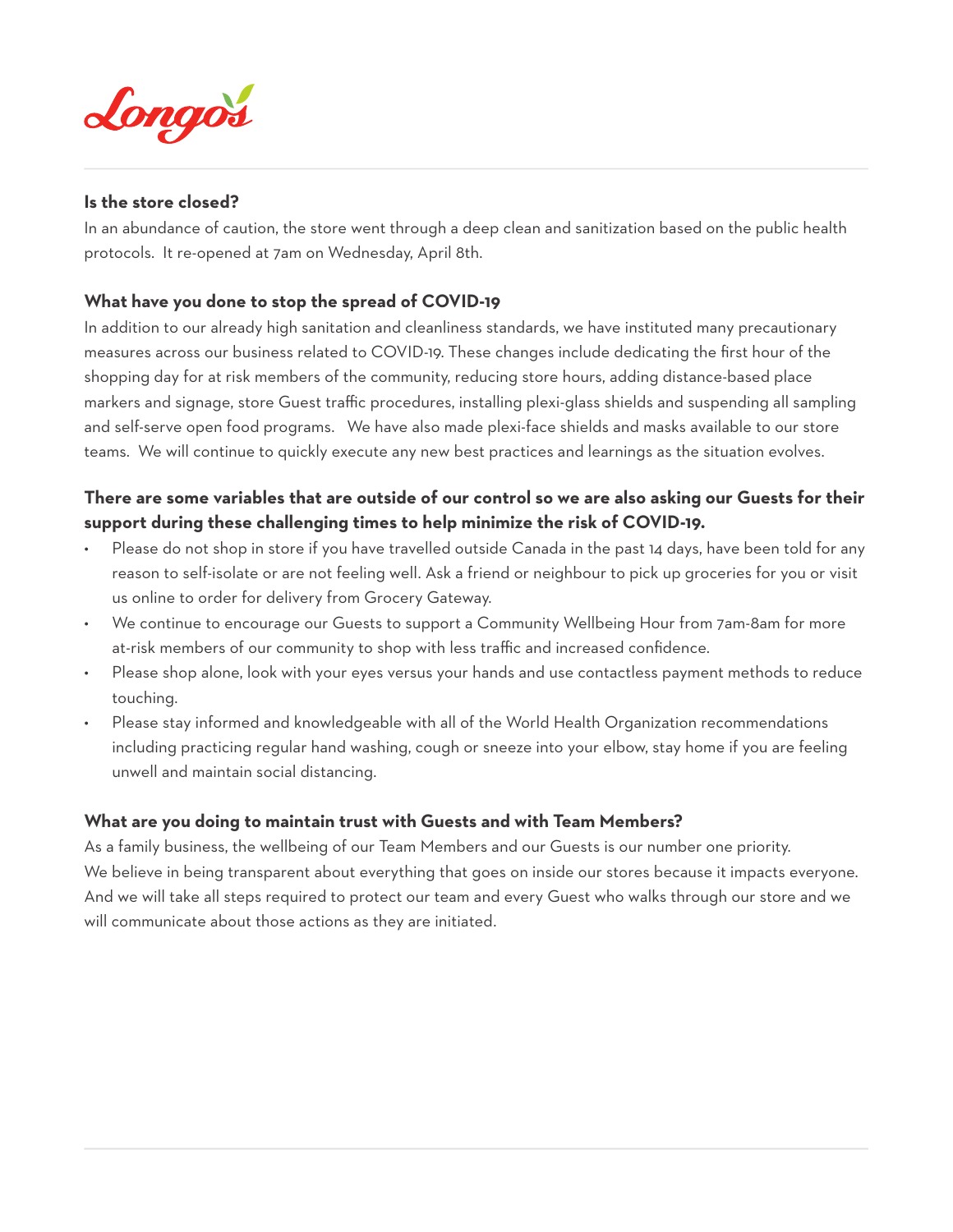<span id="page-21-0"></span>

### Update **April 7, 2020**

Today we were provided the update that the Bathurst store Team Member has **tested negative** for COVID-19. **This confirms that the Team Member does not have COVID-19 and there is no risk of Team Member or Guest exposure.**

Out of an abundance of caution, the store underwent a full deep cleaning and sanitization last night, above and beyond our already elevated sanitation and cleaning protocols, and reopened this morning at 8am. All Team Members who had close personal contact with this Team Member were placed in self-isolation as a precaution. We will continue to partner with public health to ensure we are doing everything possible to keep our Team Members and Guests safe.

Let's all work together to keep everyone safe.

Sincerely,

Anthony Longo

### Update: **April 6, 2020**

### **Important Announcement**

As a family business, the wellbeing of our Team Members and our Guests is our number one priority. One of our Team Members at our Bathurst location has been tested for COVID-19. Although we are **still awaiting the test results**, in an abundance of caution, we are treating this case as a presumptive positive. The Team Member's last shift was on April 2nd.

At this time, we are taking immediate actions in the best interests of our Team Members and Guests while ensuring that the Team Member who was tested has the support they need while self-isolating.

The store is undergoing a full deep cleaning and sanitization, above and beyond our already elevated sanitation and cleaning protocols. All Team Members that have had close personal contact with this Team Member are being placed in self-isolation and will be paid in full during this time. We want to assure you that our stores and Team Members have been operating under heightened preventative measures and in accordance with recommendations from public health to protect against the spread of COVID-19.

We will continue to partner with public health to ensure we are doing everything possible to keep our Team Members and Guests safe.

This issue has our full attention and we are moving forward with the health and safety of every Team Member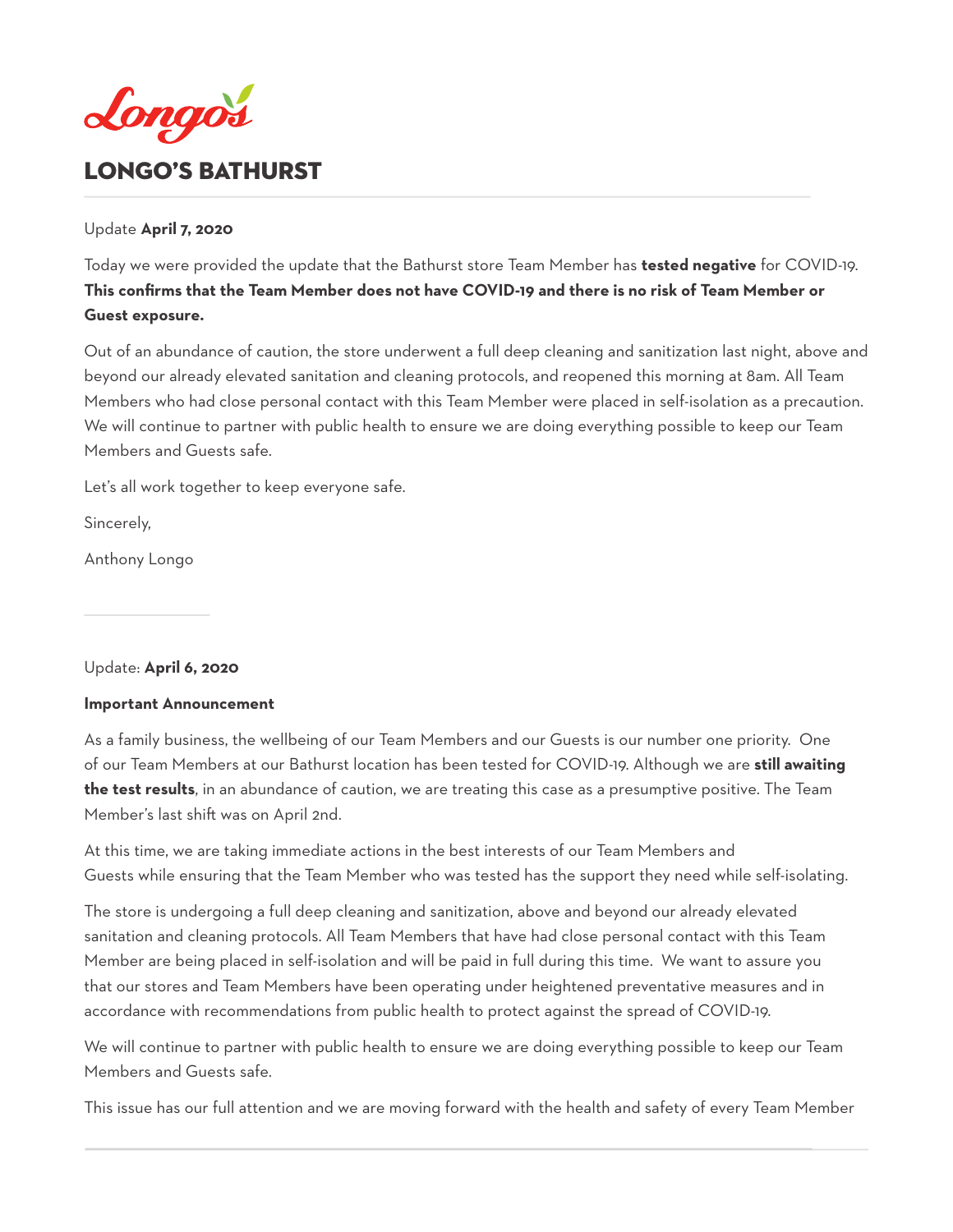

and Guest in mind. We are committed to being open and transparent on developments as they happen. Health authorities continue to reinforce that the risk of grocery shopping remains low. Let's all work together to keep everyone safe.

Sincerely,

**Anthony Longo**

# FOR MORE ABOUT OUR RESPONSE TO COVID-19, WE'VE ANSWERED YOUR MOST FREQUENTLY ASKED QUESTIONS BELOW:

### **When was the Longo's Bathurst Team Member's last shift?**

The Team Member's last shift was April 2nd. On April 7th, it was confirmed that the Bathurst store Team Member we learned that the Team Member has tested negative for COVID-19. This confirms that the Team Member does not have COVID-19 and there is no risk of Guest exposure. In an abundance of caution, this Team Member remains in self-isolation.

### **What about Team Members that may have been in contact with them?**

In an abundance of caution, all Team Members that have been in close contact with this Team Member also remain in self-isolation. These Team Members are instructed to stay home and we will pay them in full.

### **Do I need to self-isolate if I shopped there between March 20 and April 5?**

As this Team Member's test confirmed that they did not have COVID-19, there is no risk of exposure. Public health officials assure us that the risk of grocery shopping remains low and we continue to partner with them to do everything possible to limit the risk to Team Members and Guests. If you are concerned about your health, please contact your family doctor or visit the Ontario Ministry of Health's novel-coronavirus website at https://www.ontario.ca/page/2019-novel-coronavirus for more information.

### **Is the store closed?**

In an abundance of caution, the store went through a deep clean and sanitization based on the public health protocols and re-opened at 7am on Tuesday, April 7th.

### **What have you done to stop the spread of COVID-19?**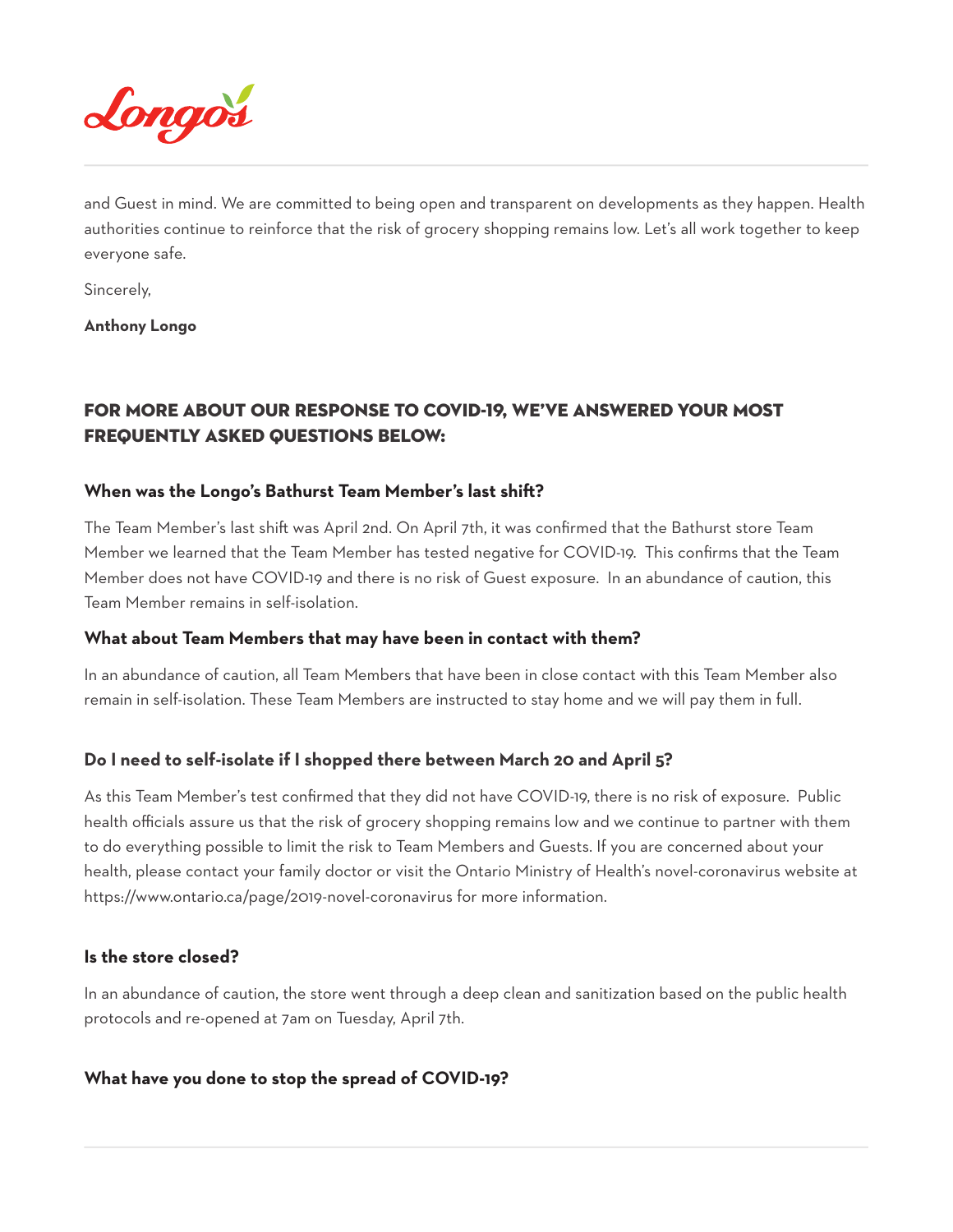

In addition to our already high sanitation and cleanliness standards, we have instituted many precautionary measures across our business related to COVID-19. These changes include dedicating the first hour of the shopping day for at risk members of the community, reducing store hours, adding distance-based place markers and signage, store Guest traffic procedures, installing plexi-glass shields and suspending all sampling and self-serve open food programs. We have also made plexi-face shields and masks available to our store teams. We are also in the process of making plexi face guards and masks available to our store teams. We will continue to quickly execute any new best practices and learnings as the situation evolves.

There are some variables that are outside of our control so we are also asking our Guests for their support during these challenging times to help minimize the risk of COVID-19.

Please do not shop in store if you have travelled outside Canada in the past 14 days, have been told for any reason to self-isolate or are not feeling well. Ask a friend or neighbour to pick up groceries for you or visit us online to order for delivery from Grocery Gateway.

We continue to encourage our Guests to support a Community Wellbeing Hour from 7am-8am for more at-risk members of our community to shop with less traffic and increased confidence.

Please stay informed and knowledgeable with all of the World Health Organization recommendations including practicing regular hand washing, cough or sneeze into your elbow, stay home if you are feeling unwell and maintain social distancing.

### **What are you doing to maintain trust with Guests and with Team Members?**

As a family business, the wellbeing of our Team Members and our Guests is our number one priority. We believe in being transparent about everything that goes on inside our stores because it impacts everyone. And we will take all steps required to protect our team and every Guest who walks through our store and we will communicate about those actions as they are initiated.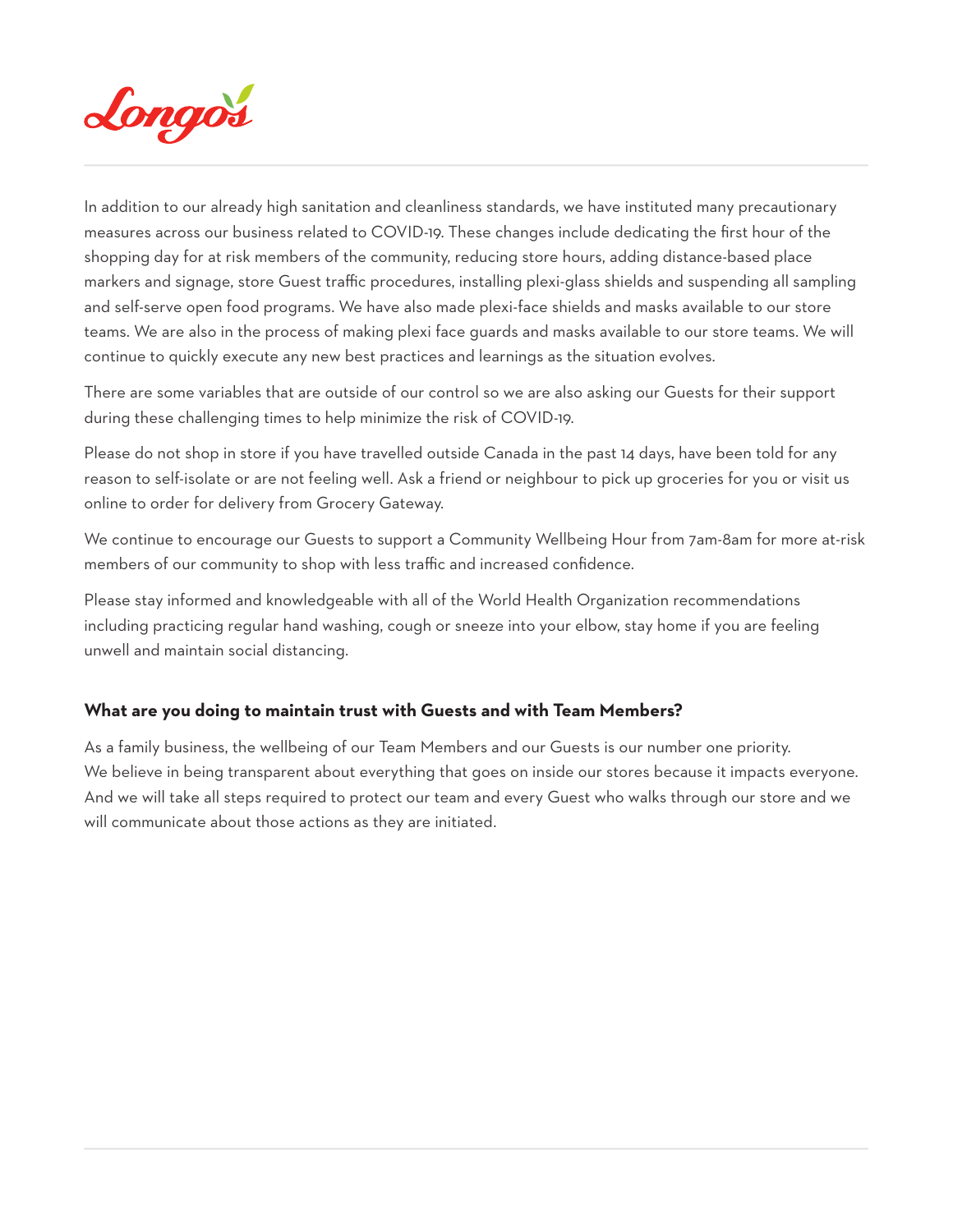<span id="page-24-0"></span>

### Update: **April 5, 2020**

As a family business, the wellbeing of our Team Members and our Guests is our number one priority. Public Health notified Longo's of a Maple store Team Member testing positive for COVID-19 on March 30th.

Their investigation quickly confirmed that the affected Team Member's last shift was on March 13th, so they had not worked in the store for over 15 days. As a result, Public Health did not advise of any risk of exposure for Team Members or Guests and did not advise of any further action to be taken by Longo's. We want to assure you that our stores and Team Members have been operating under heightened preventative measures and in accordance with recommendations from public health to protect against the spread of COVID-19.

This issue has our full attention and we are moving forward with the health and safety of every Team Member and Guest in mind. Health authorities continue to reinforce that the risk of grocery shopping remains low. Let's all work together to keep everyone safe.

Sincerely, **Anthony Longo**

# FOR MORE ABOUT OUR RESPONSE TO COVID-19, WE'VE ANSWERED YOUR MOST FREQUENTLY ASKED QUESTIONS BELOW:

### **When was the Longo's Maple Team Member's last shift?**

Public Health notified Longo's of the Maple store Team Member testing positive for COVID-19 on March 30th. Their investigation quickly confirmed that the affected Team Member's last shift was on March 13th, so they had not worked in the store for over 15 days. As a result, Public Health did not advise of any risk of exposure for Team Members or Guests and did not advise of any further action to be taken by Longo's.

We want to assure you that our stores and Team Members have been operating under heightened preventative measures and in accordance with recommendations from public health to protect against the spread of COVID-19. Public health officials continue to assure us that the risk of grocery shopping remains low. If you are concerned about your health, please contact your family doctor or visit the Ontario Ministry of Health's novel-coronavirus website at https://www.ontario.ca/page/2019-novel-coronavirus for more information.

### **What about Team Members that may have been in contact with them?**

Public Health completed its investigation at our Maple store and did not advise of any risk of exposure for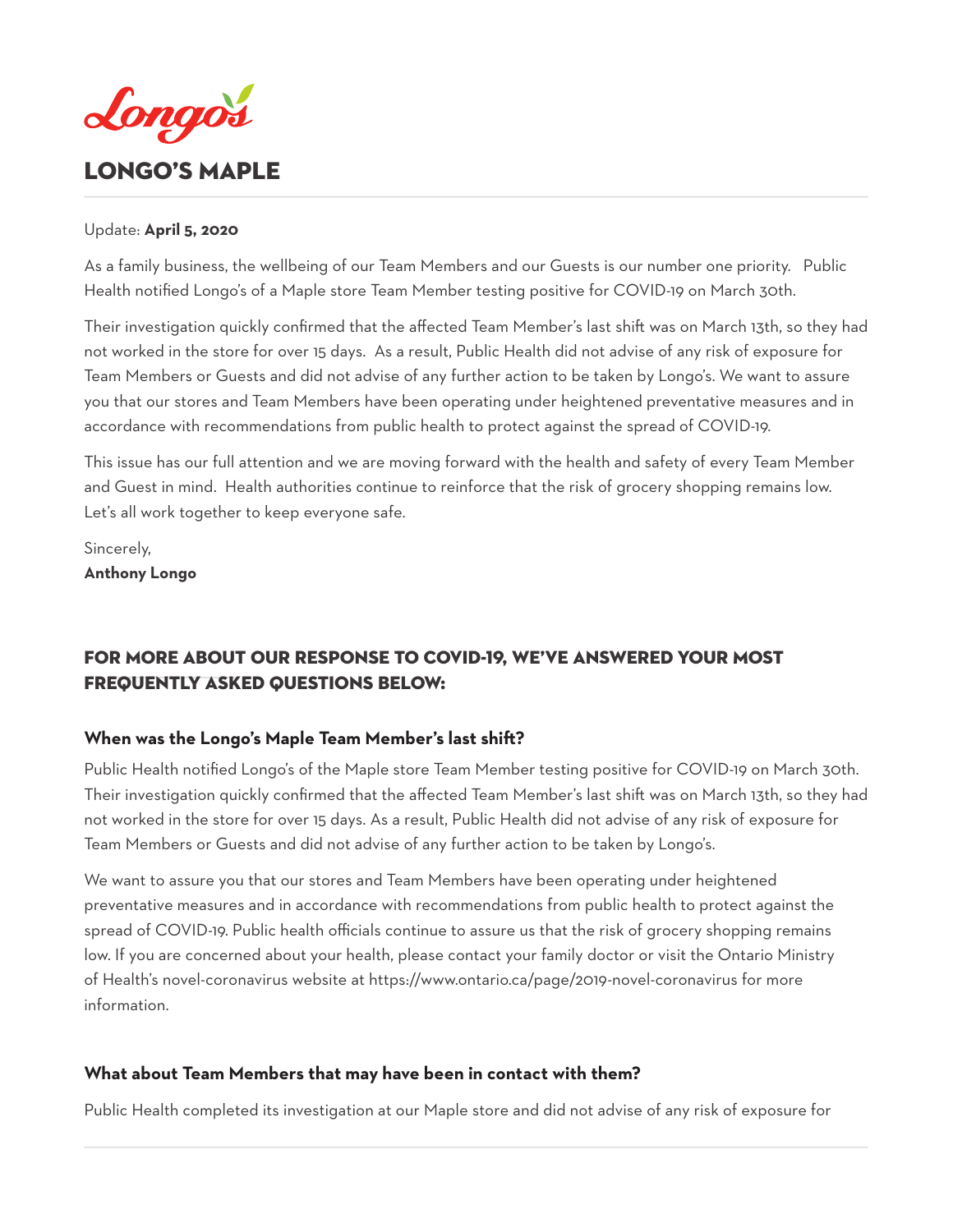

Team Members as the Team Member had not worked in the store in the previous 15 days. We continue to partner with public health to do everything possible to limit the risk to Team Members and Guests.

### **Why didn't you close the store and notify Guests?**

It was quickly identified that the Team Member had not worked in the Longo's Maple store for 15 days before testing positive for COVID-19. As a result, Public Health did not advise of any risk of exposure for Team Members or Guests and did not advise of any further action to be taken by Longo's.

As a family business, there is nothing we care more about than the wellbeing of our Team Members and Guests. We are making our decisions under the guidance of public health and will continue to act immediately on their direction and protocols. This includes not hesitating to close a store when their direction suggests that as the best course of action. We will continue to communicate directly to our Guests through our loyalty program and website to notify them of any new positive cases that public health confirms as a risk of exposure.

### **What is the result of the investigation with Public Health?**

Public Health notified Longo's of the Maple store Team Member testing positive for COVID-19 on March 30th. Their investigation quickly confirmed that the affected Team Member's last shift was on March 13th, so they had not worked in the store for over 15 days. As a result, Public Health did not advise of any risk of exposure for Team Members or Guests and did not advise of any further action to be taken by Longo's.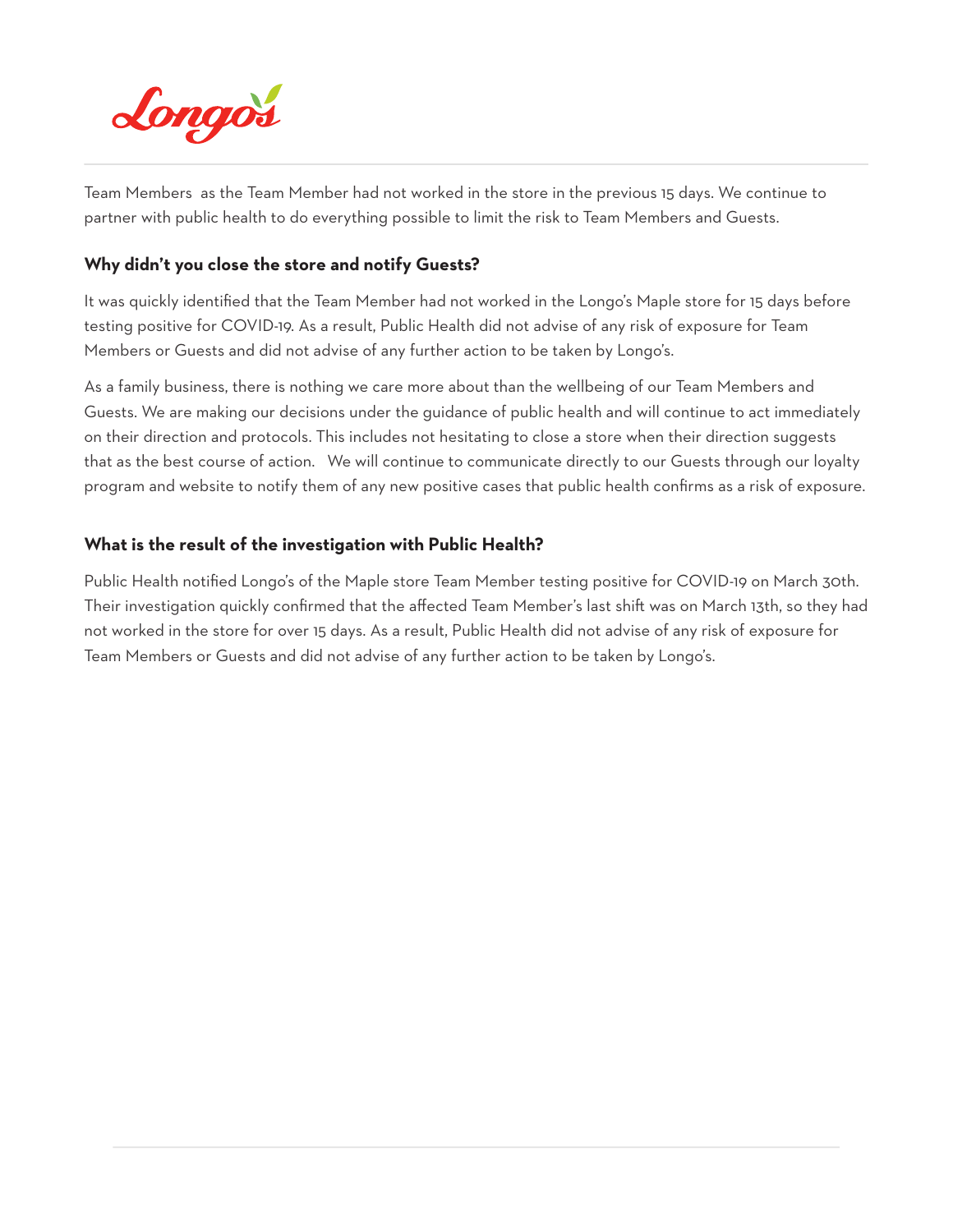<span id="page-26-0"></span>

### Update: **March 29, 2020**

As a family business, the wellbeing of our Team Members and our Guests is our number one priority. Today, we received confirmation that one of our Team Members at our Guelph location, has tested positive for COVID-19.

The affected team member's last shift was on March 24th. We want to assure you that our stores and Team Members have been operating under heightened preventative measures and in accordance with recommendations from public health to protect against the spread of COVID-19.

At this time, we are taking immediate actions in the best interests of our Team Members and Guests while ensuring that the Team Member who tested positive has the support they need for a healthy recovery.

Under the guidance of public health, we are executing additional deep cleaning in-store, above and beyond our already elevated sanitation and cleaning protocols. We will continue to partner with public health to identify and support any other Team Members who may need to self-isolate and immediately instruct them to stay home. These Team Members will continue to be compensated during this time.

This issue has our full attention and we are moving forward with the health and safety of every Team Member and Guest in mind. We are committed to being open and transparent on developments as they happen. Health authorities continue to reinforce that the risk of grocery shopping remains low. Let's all work together to keep everyone safe.

Sincerely, Anthony Longo

# For more about our response to COVID-19, we've answered your most Frequently Asked Questions below:

### **When was the Guelph Team Member's last shift?**

The Team Member's last shift was Tuesday, March 24, 2020.

We want to assure you that our stores and Team Members have been operating under heightened preventative measures and in accordance with recommendations from public health to protect against the spread of COVID-19. Public health officials continue to assure us that the risk of grocery shopping remains low. If you are concerned about your health, please contact your family doctor or visit the Ontario Ministry of Health's novel-coronavirus website at https://www.ontario.ca/page/2019-novel-coronavirus for more information.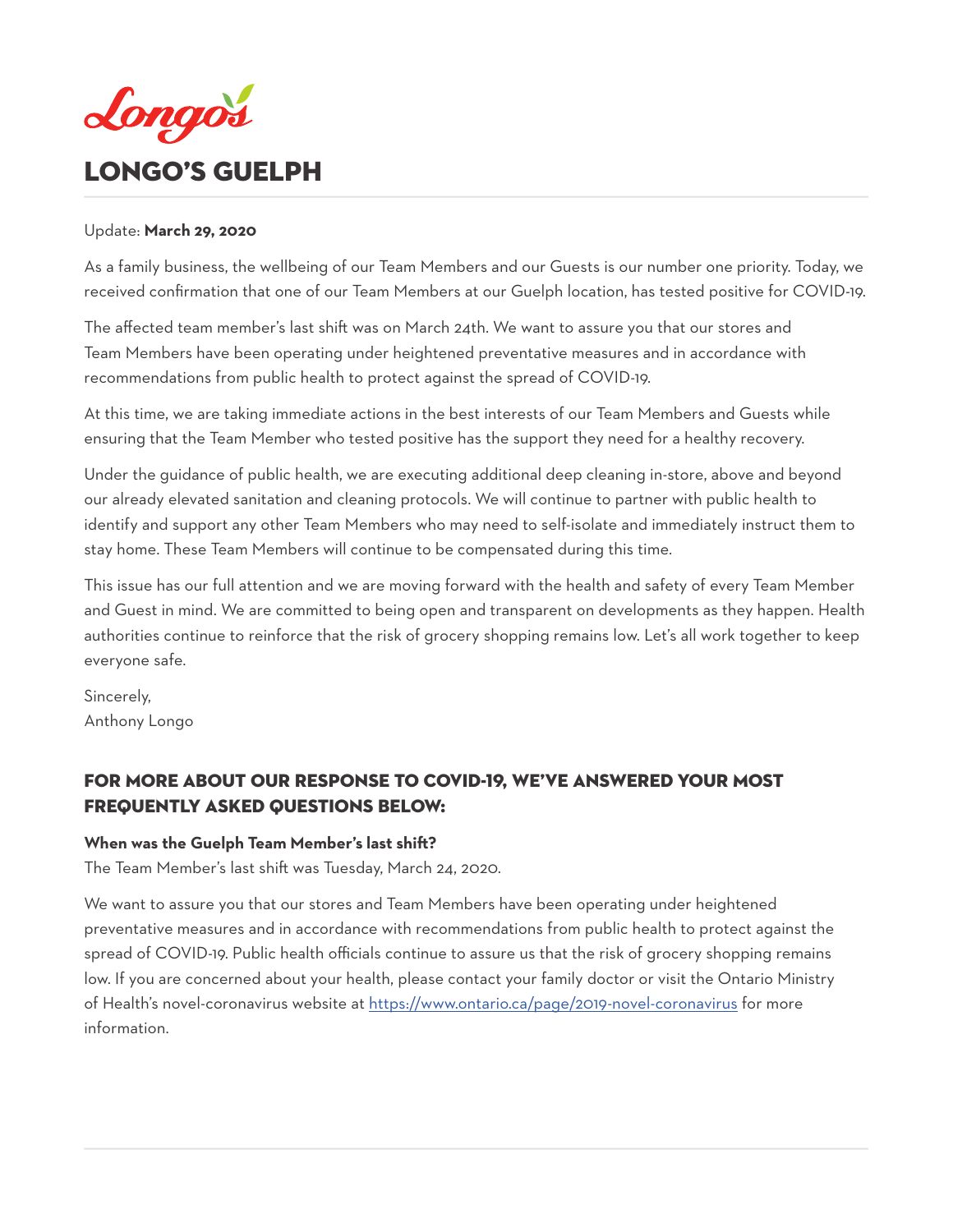

### **What about Team Members that may have been in contact with them?**

We are working with public health authorities to investigate the Team Member's recent shifts and direct contacts. To keep our stores safe, we will work in accordance with public health to identify and support any Team Member who should self-isolate. They are instructed to stay home and we will pay them in full. We continue to partner with public health to do everything possible to limit the risk to Team Members and Guests.

### **Do I need to self-isolate if I shopped there between March 10-24th?**

Public health officials assure us that the risk of grocery shopping remains low and we continue to partner with them to do everything possible to limit the risk to Team Members and Guests. If you are concerned about your health, please contact your family doctor or visit the Ontario Ministry of Health's novel-coronavirus website at https://www.ontario.ca/page/2019-novel-coronavirus for more information.

### **Why aren't you closing the store?**

As a family business, there is nothing we care more about than the wellbeing of our Team Members and Guests. We are making our decisions under the guidance of public health and will continue to act immediately on their direction and protocols. This includes not hesitating to close a store when their direction suggests that as the best course of action.

### **What have you done to stop the spread of COVID-19?**

In addition to our already high sanitation and cleanliness standards, we have instituted many precautionary measures across our business related to COVID-19. These changes include dedicating the first hour of the shopping day for at risk members of the community, reducing store hours, adding distance-based place markers and signage, installing plexi-glass shields and suspending all sampling and self-serve open food programs. We will continue to quickly execute any new best practices and learnings as the situation evolves.

There are some variables that are outside of our control so we are also asking our Guests for their support during these challenging times to help minimize the risk of COVID-19.

Please do not shop in store if you have travelled outside Canada in the past 14 days, have been told for any reason to self-isolate or are not feeling well. Ask a friend or neighbour to pick up groceries for you or visit us online to order for delivery from Grocery Gateway.

We continue to encourage our Guests to support a Community Wellbeing Hour from 7am-8am for more at-risk members of our community to shop with less traffic and increased confidence.

Please stay informed and knowledgeable with all of the World Health Organization recommendations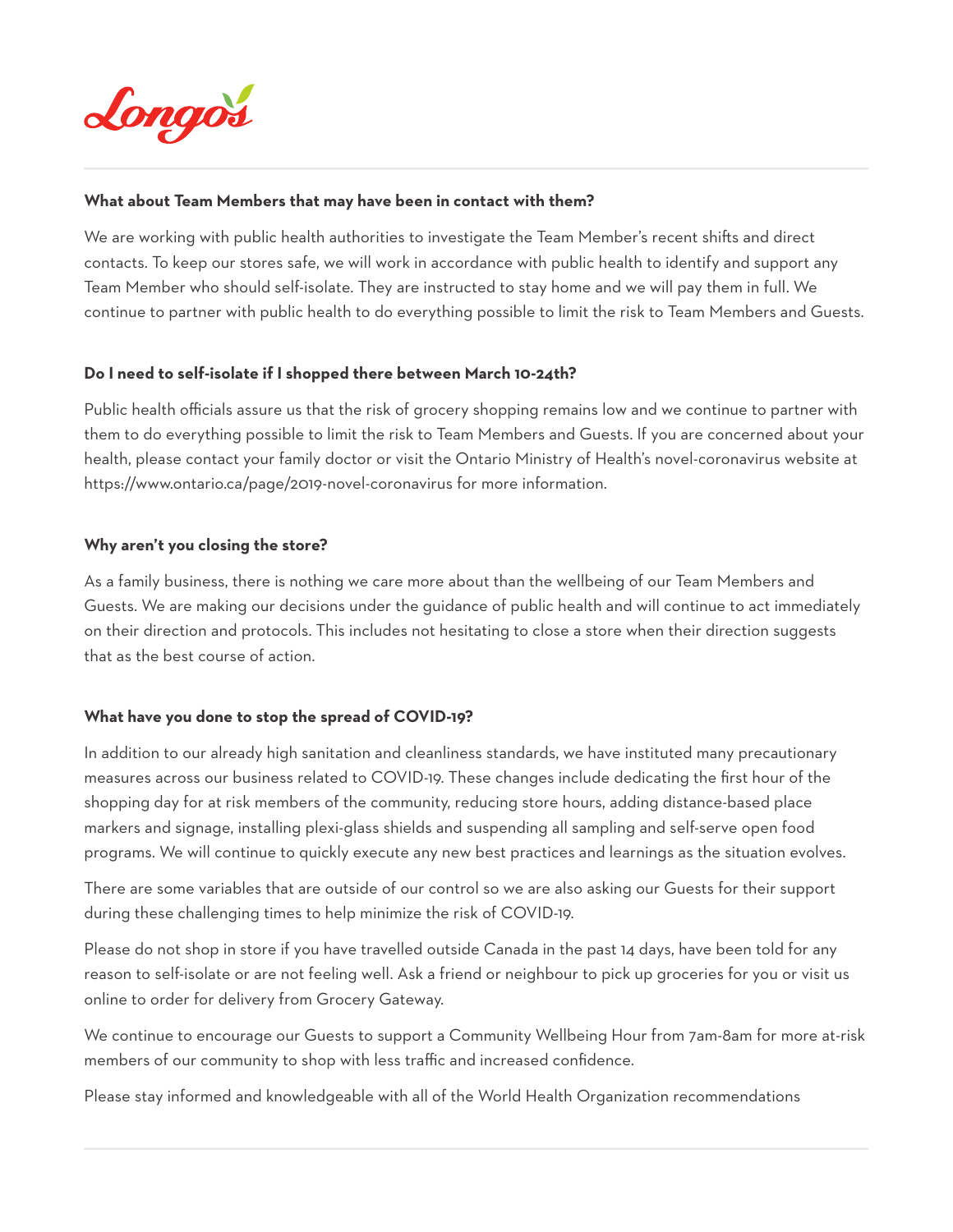

including practicing regular hand washing, cough or sneeze into your elbow, stay home if you are feeling unwell and maintain social distancing.

### **What are you doing to maintain trust with Guests and with Team Members?**

As a family business, the wellbeing of our Team Members and our Guests is our number one priority. We believe in being transparent about everything that goes on inside our stores because it impacts everyone. And we will take all steps required to protect our team and every Guest who walks through our store and we will communicate about those actions as they are initiated.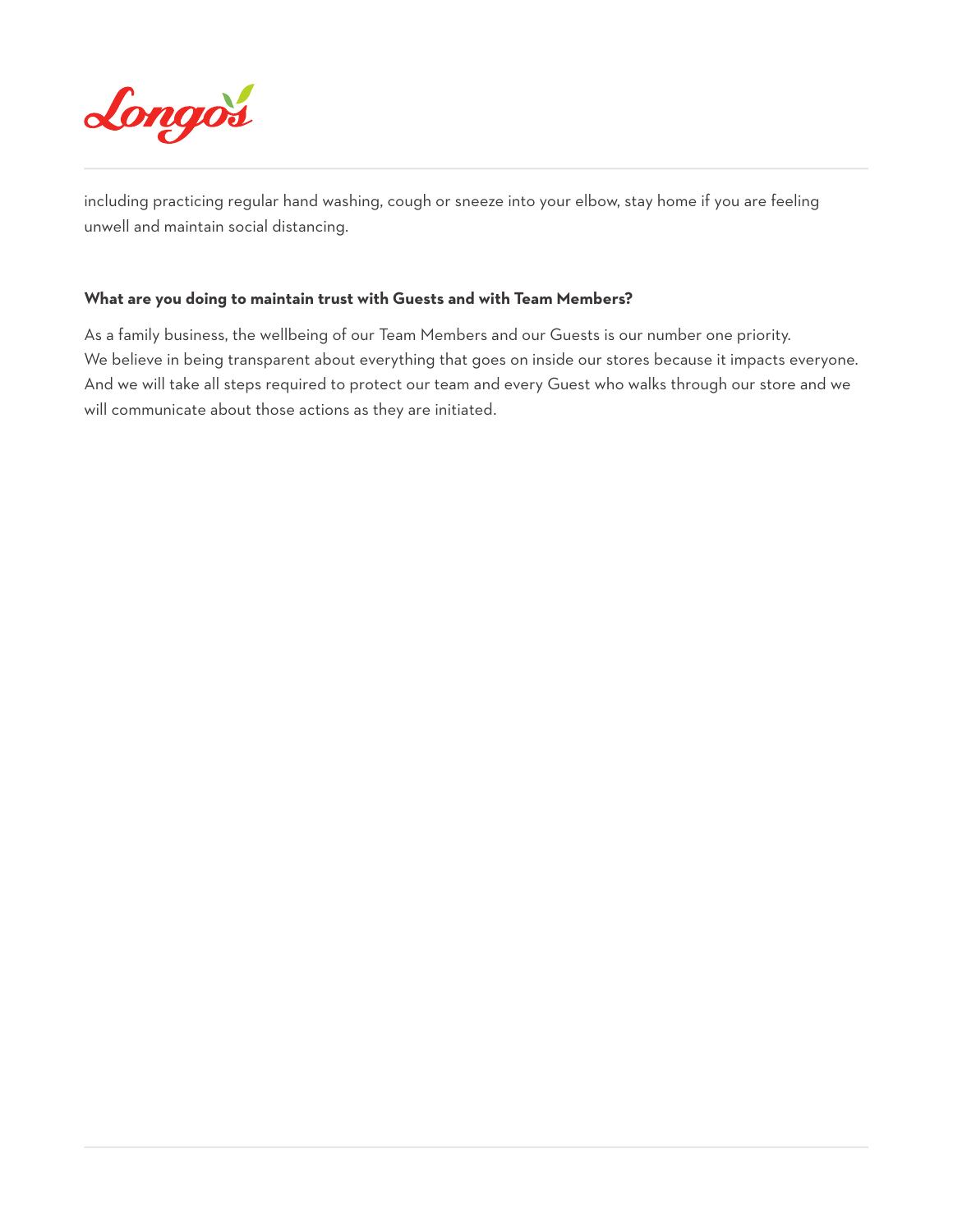<span id="page-29-0"></span>

# LONGO'S Maple Leaf SQuare

### Update: **April 26, 2020**

As a family business, the wellbeing of our Team Members and Guests is our number one priority, which is why we are reaching out to you. One of our Non-Guest facing Team Members at our Maple Leaf Square location has tested positive for COVID-19. This Team Member did not have any interaction with Guests and their last shift was on April 22nd.

We want to assure you that our stores and Team Members have been operating under heightened preventative measures and in accordance with direction from Public Health to protect against the spread of COVID-19.

At this time, out of an abundance of caution, we will be executing additional deep cleaning in-store, above and beyond our already elevated sanitation and cleaning protocols. Any Team Members who have had close personal contact with this Team Member will stay home and self-monitor their health. They will be paid in full during this time.

This issue continues to have our full attention and we are moving forward with the health and safety of every Team Member and Guest in mind. We are committed to being open and transparent on developments as they happen.

Let's all work together to keep everyone safe.

Sincerely, Anthony Longo

# For more about our response to COVID-19, we've answered your most Frequently Asked Questions below:

### **When was the Maple Leaf Square Team Member's last shift?**

The Team Member's last shift was April 22nd. This Team Member worked Back-of-House and did not have any interaction with Guests.

Our stores and Team Members have been operating under heightened preventative measures and in accordance with recommendations from Public Health to protect against the spread of COVID-19. Public Health officials continue to assure us that the risk of grocery shopping remains low. If you are concerned about your health, please contact your family doctor or visit the Ontario Ministry of Health's novel-coronavirus website at https://www.ontario.ca/page/2019-novel-coronavirus for more information.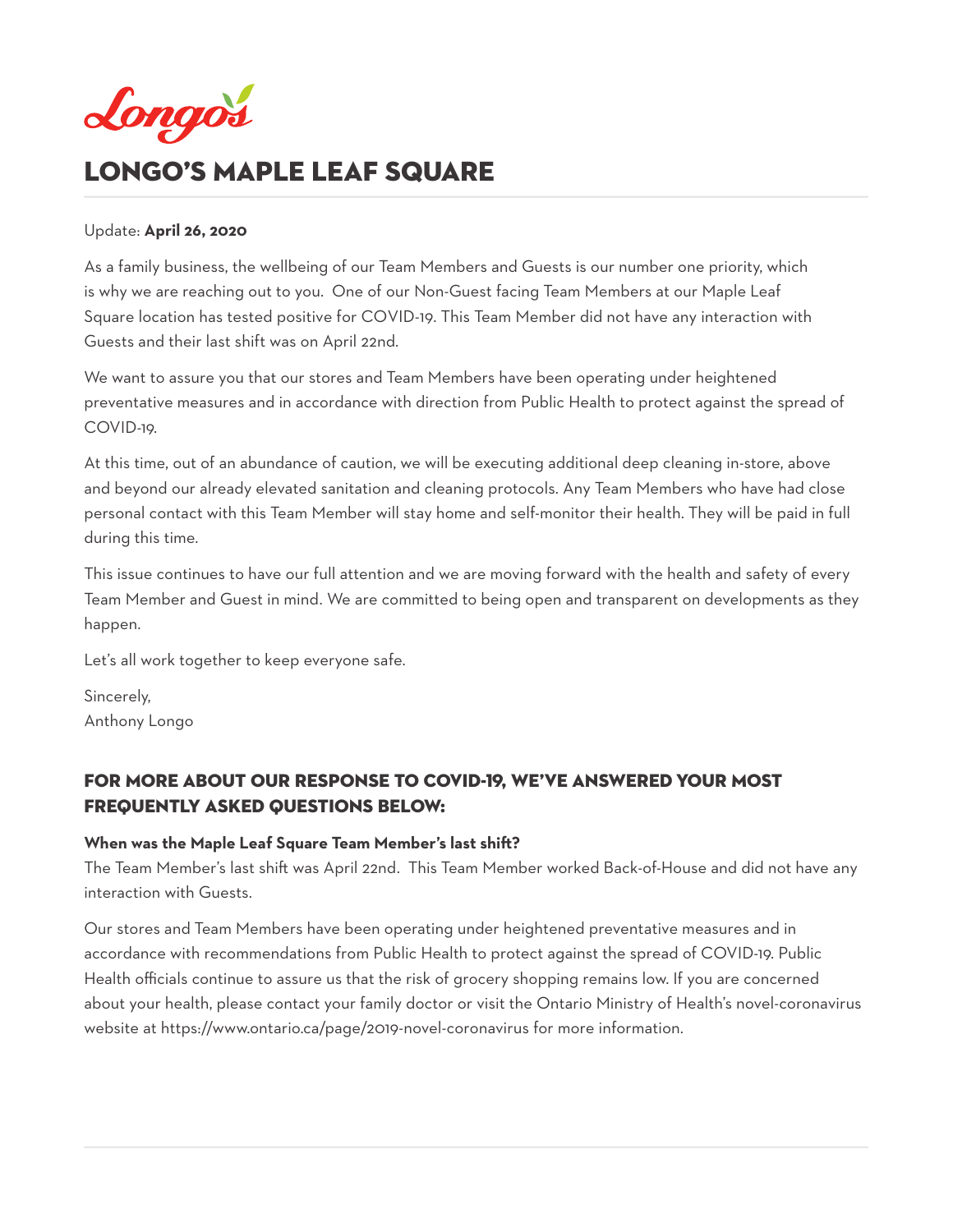

### **What about Team Members that may have been in contact with them?**

All Team Members that have been in close contact with the Team Member that tested positive for COVID-19 have been instructed to stay home and self-monitor their health. We will pay them in full during this time.

### **Do I need to self-isolate if I shopped there in the last 14 days?**

No, this Team Member worked Back-of-House and did not have interaction with Guests. Public Health officials assure us that the risk of grocery shopping remains low and we continue to partner with them to do everything possible to limit the risk to Team Members and Guests. If you are concerned about your health, please contact your family doctor or visit the Ontario Ministry of Health's novel-coronavirus website at https://www.ontario.ca/ page/2019-novel-coronavirus for more information.

### **What have you done to stop the spread of COVID-19?**

In addition to our already high sanitation and cleanliness standards, we have instituted many precautionary measures across our business related to COVID-19. These changes include dedicating the first hour of the shopping day for at-risk members of the community, reducing store hours, adding distance-based place markers and signage, store Guest traffic procedures, installing plexi-glass shields and suspending all sampling and self-serve open food programs. We have also made plexi-face shields and all store Team Members now wear masks or face coverings and gloves. We will continue to quickly execute any new best practices and learnings as the situation evolves.

# **There are some variables that are outside of our control so we are also asking our Guests for their support during these challenging times to help minimize the risk of COVID-19. It is our collective duty to stop the spread of COVID-19.**

• Please do not shop in store if you have travelled outside Canada in the past 14 days, have been told for any reason to self-isolate or are not feeling well. Ask a friend or neighbour to pick up groceries for you or visit us online to order for delivery from Grocery Gateway.

• We continue to encourage our Guests to support a Community Wellbeing Hour from 7am-8am for more atrisk members of our community to shop with less traffic and increased confidence.

• Please shop alone when possible, look with your eyes versus your hands and use contactless payment methods to reduce touching. We also ask that you leave your re-usable bags at home. There is no charge for plastic bags at this time.

• Please stay informed and knowledgeable with all of the World Health Organization recommendations including practicing regular hand washing, cough or sneeze into your elbow, stay home if you are feeling unwell, and maintain social distancing.